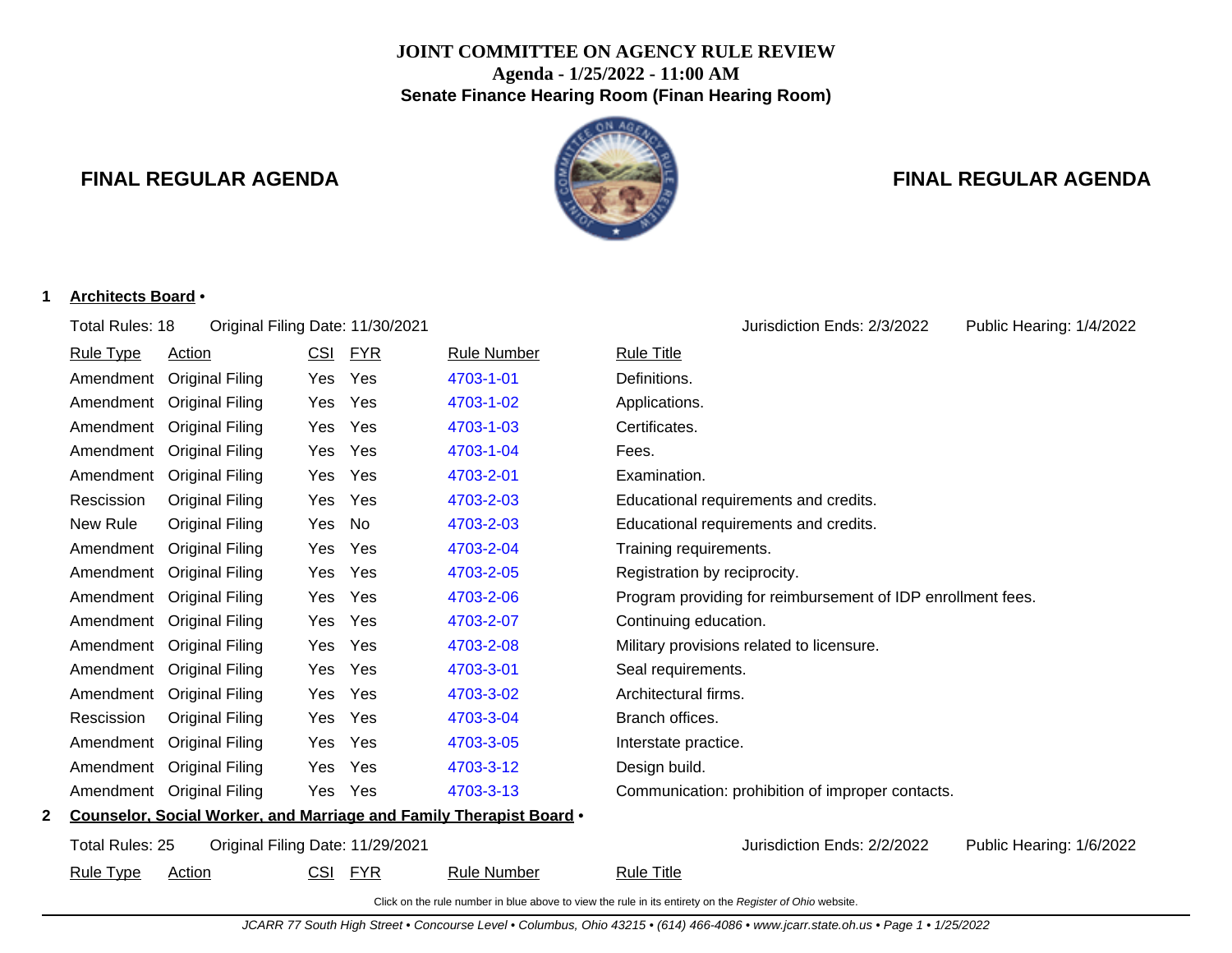# **JOINT COMMITTEE ON AGENCY RULE REVIEW**

**1/25/2022 - 11:00 AM**

# **FINAL REGULAR AGENDA**

# **Senate Finance Hearing Room (Finan Hearing Room)**

|           | Amendment Original Filing | Yes | . No      | 4757-1-04  | Applications of first licensure.                                                                                                                                                                                                                                    |
|-----------|---------------------------|-----|-----------|------------|---------------------------------------------------------------------------------------------------------------------------------------------------------------------------------------------------------------------------------------------------------------------|
| Amendment | <b>Original Filing</b>    | Yes | No        | 4757-1-07  | Discipline actions that may include fines.                                                                                                                                                                                                                          |
|           | Amendment Original Filing | No. | No        | 4757-3-01  | Definitions.                                                                                                                                                                                                                                                        |
|           | Amendment Original Filing | Yes | No        | 4757-5-10  | Standards of ethical practice and professional conduct: reporting unethical actions.                                                                                                                                                                                |
|           | Amendment Original Filing | No  | Yes       | 4757-7-01  | Renewal of license or certificate of registration.                                                                                                                                                                                                                  |
|           | Amendment Original Filing | Yes | No        | 4757-9-05  | Approval of continuing professional education programs required for renewal of<br>licenses and certificates of registration issued by the board.                                                                                                                    |
|           | Amendment Original Filing | No. | No        | 4757-9-06  | Sources of continuing professional education.                                                                                                                                                                                                                       |
|           | Amendment Original Filing | No  | No        | 4757-9-07  | Documentation of continuing professional education required for renewal of a<br>license or certificate of registration.                                                                                                                                             |
|           | Amendment Original Filing | No. | Yes       | 4757-11-01 | Denial, and disciplinary action for licenses or certificates of registration issued by<br>the counselor, social worker, and marriage and family therapist board.                                                                                                    |
|           | Amendment Original Filing | No  | <b>No</b> | 4757-13-01 | Education requirements for admission to the examination for licensed professional<br>counselor.                                                                                                                                                                     |
|           | Amendment Original Filing | No  | No        | 4757-13-04 | Licensure and education requirements for admission of applicants holding a<br>doctoral degree in counselor education to the examination for professional<br>counselor, who do not meet the education requirements in rule 4757-13-01 of the<br>Administrative Code. |
| Amendment | <b>Original Filing</b>    | Yes | No.       | 4757-13-05 | Professional counselor and professional clinical counselor examination policy.                                                                                                                                                                                      |
| Amendment | <b>Original Filing</b>    | Yes | Yes       | 4757-13-09 | Counselor trainee registration.                                                                                                                                                                                                                                     |
| New Rule  | <b>Original Filing</b>    | Yes | No        | 4757-13-10 | Requirements for a Temporary Counselor License.                                                                                                                                                                                                                     |
| Amendment | <b>Original Filing</b>    | Yes | No        | 4757-15-02 | Scope of practice for a licensed professional clinical counselor.                                                                                                                                                                                                   |
| Amendment | <b>Original Filing</b>    | Yes | No        | 4757-17-01 | Counseling supervision.                                                                                                                                                                                                                                             |
| Amendment | <b>Original Filing</b>    | Yes | No        | 4757-19-01 | Requirements for licensure as a social worker.                                                                                                                                                                                                                      |
| Amendment | <b>Original Filing</b>    | Yes | No        | 4757-19-03 | Requirements for a certificate of registration as a social work assistant.                                                                                                                                                                                          |
| Amendment | <b>Original Filing</b>    | Yes | <b>No</b> | 4757-19-04 | Social worker examination policy.                                                                                                                                                                                                                                   |
|           | Amendment Original Filing | Yes | Yes       | 4757-19-05 | Social worker trainee applications.                                                                                                                                                                                                                                 |
|           | Amendment Original Filing | Yes | . No      | 4757-19-06 | Requirements for social work applicants wishing to obtain a temporary social work<br>license.                                                                                                                                                                       |
| Amendment | <b>Original Filing</b>    | Yes | No        | 4757-21-02 | Scope of practice for a social worker.                                                                                                                                                                                                                              |
| Amendment | <b>Original Filing</b>    | Yes | No.       | 4757-21-03 | Scope of practice for an independent social worker.                                                                                                                                                                                                                 |
|           | Amendment Original Filing | Yes | No        | 4757-25-03 | General requirements for licensure as a marriage and family therapist.                                                                                                                                                                                              |
|           |                           |     |           |            |                                                                                                                                                                                                                                                                     |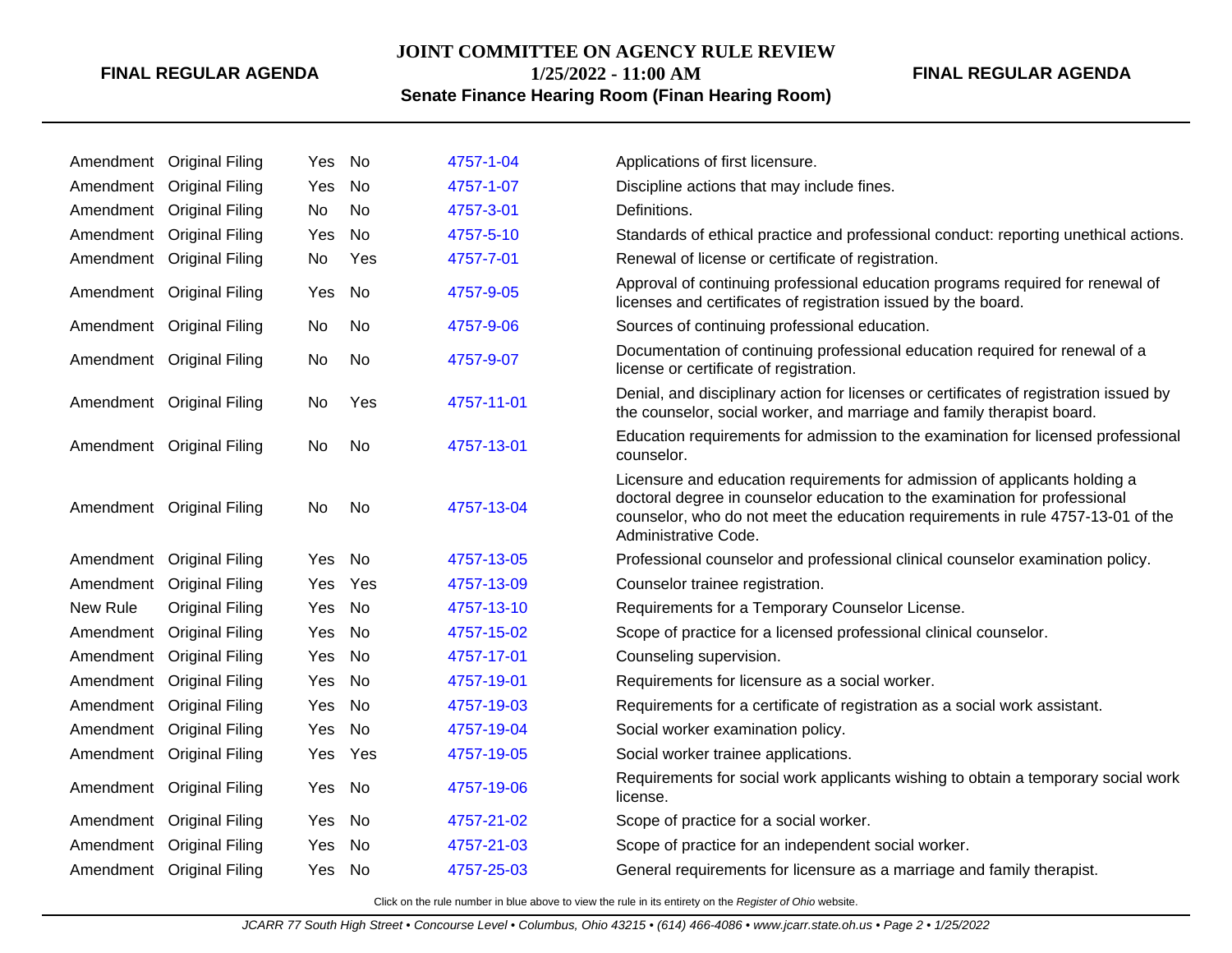#### **JOINT COMMITTEE ON AGENCY RULE REVIEW**

**Senate Finance Hearing Room (Finan Hearing Room)**

**1/25/2022 - 11:00 AM**

**FINAL REGULAR AGENDA**

Amendment Original Filing Yes Yes [4757-25-08](http://www.registerofohio.state.oh.us/jsps/publicdisplayrules/processPublicDisplayRules.jsp?entered_rule_no=4757-25-08&doWhat=GETBYRULENUM&raID=0) Marriage and family therapist trainee registration. **3 Department of Administrative Services** • **Division of Human Resources** Total Rules: 3 Original Filing Date: 11/30/2021 Jurisdiction Ends: 2/3/2022 Public Hearing: 1/3/2022 Rule Type Action **CSI FYR** Rule Number Rule Title Amendment Original Filing No No [123:1-32-01](http://www.registerofohio.state.oh.us/jsps/publicdisplayrules/processPublicDisplayRules.jsp?entered_rule_no=123:1-32-01&doWhat=GETBYRULENUM&raID=0) Availability and charge of sick leave, vacation leave, and personal leave and compensation for sick leave of employees paid by warrant of the director of budget and management. Amendment Original Filing No No [123:1-46-03](http://www.registerofohio.state.oh.us/jsps/publicdisplayrules/processPublicDisplayRules.jsp?entered_rule_no=123:1-46-03&doWhat=GETBYRULENUM&raID=0) Experimental leave and benefits program. Amendment Original Filing No No [123:1-71-03](http://www.registerofohio.state.oh.us/jsps/publicdisplayrules/processPublicDisplayRules.jsp?entered_rule_no=123:1-71-03&doWhat=GETBYRULENUM&raID=0) Eligibility, contribution and withdrawal procedures. **4 Department of Aging** • Total Rules: 1 Original Filing Date: 10/4/2021 Date of Refiled Filing: 1/4/2022 Jurisdiction Ends: 2/3/2022 Public Hearing: 11/8/2021 Rule Type Action CSI FYR Rule Number Rule Title Amendment Refiled Filing No Yes [173-14-14](http://www.registerofohio.state.oh.us/jsps/publicdisplayrules/processPublicDisplayRules.jsp?entered_rule_no=173-14-14&doWhat=GETBYRULENUM&raID=0) Staffing requirements, staff qualifications, and background checks. **5 Department of Aging** • Total Rules: 1 Original Filing Date: 11/23/2021 Jurisdiction Ends: 1/27/2022 Public Hearing: 12/27/2021 Rule Type Action **CSI FYR** Rule Number Rule Title Amendment Original Filing Yes Yes [173-14-28](http://www.registerofohio.state.oh.us/jsps/publicdisplayrules/processPublicDisplayRules.jsp?entered_rule_no=173-14-28&doWhat=GETBYRULENUM&raID=0) Bed fee collection guidelines. **6 Department of Aging** • Total Rules: 2 Original Filing Date: 11/23/2021 Jurisdiction Ends: 1/27/2022 Public Hearing: 12/27/2021 Rule Type Action **CSI FYR** Rule Number Rule Title Amendment Original Filing No Yes [173-38-01](http://www.registerofohio.state.oh.us/jsps/publicdisplayrules/processPublicDisplayRules.jsp?entered_rule_no=173-38-01&doWhat=GETBYRULENUM&raID=0) Assisted living program (medicaid-funded component): introduction and definitions. Amendment Original Filing No Yes [173-38-03](http://www.registerofohio.state.oh.us/jsps/publicdisplayrules/processPublicDisplayRules.jsp?entered_rule_no=173-38-03&doWhat=GETBYRULENUM&raID=0) Assisted living program (medicaid-funded component): enrollment and reassessment of individuals. **7 Department of Aging** • Total Rules: 1 Original Filing Date: 11/23/2021 Jurisdiction Ends: 1/27/2022 Public Hearing: 12/27/2021 Rule Type Action **CSI FYR** Rule Number Rule Title Amendment Original Filing No Yes [173-42-06](http://www.registerofohio.state.oh.us/jsps/publicdisplayrules/processPublicDisplayRules.jsp?entered_rule_no=173-42-06&doWhat=GETBYRULENUM&raID=0) PASSPORT program (medicaid-funded component): individuals' choices and responsibilities. Total Rules: 1 Original Filing Date: 11/23/2021 Date of Revised Filing: 11/30/2021 Jurisdiction Ends: 1/27/2022 Public Hearing: 12/27/2021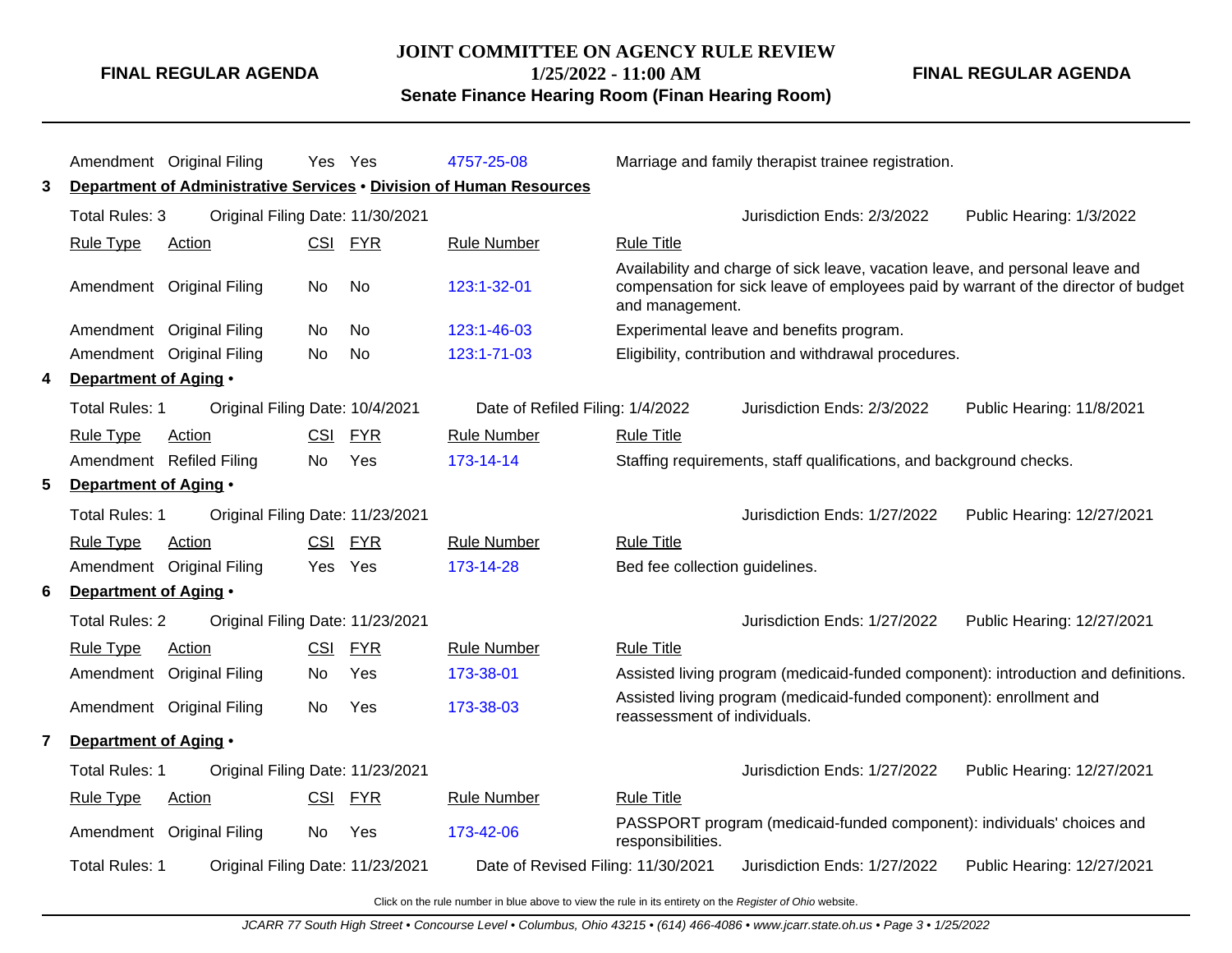# **JOINT COMMITTEE ON AGENCY RULE REVIEW 1/25/2022 - 11:00 AM**

**FINAL REGULAR AGENDA**

**Senate Finance Hearing Room (Finan Hearing Room)**

|    | <b>Rule Type</b>         | <b>Action</b>                                    | <b>CSI</b> | <b>FYR</b> | <b>Rule Number</b>                                                                                       | <b>Rule Title</b>                 |                                                                                 |                            |
|----|--------------------------|--------------------------------------------------|------------|------------|----------------------------------------------------------------------------------------------------------|-----------------------------------|---------------------------------------------------------------------------------|----------------------------|
|    |                          | Amendment Revised Filing                         | No.        | Yes        | 173-42-01                                                                                                |                                   | PASSPORT program (medicaid-funded component): introduction and definitions.     |                            |
| 8  | Department of Aging •    |                                                  |            |            |                                                                                                          |                                   |                                                                                 |                            |
|    | <b>Total Rules: 2</b>    | Original Filing Date: 11/23/2021                 |            |            |                                                                                                          |                                   | Jurisdiction Ends: 1/27/2022                                                    | Public Hearing: 12/27/2021 |
|    | <b>Rule Type</b>         | <b>Action</b>                                    | <b>CSI</b> | <b>FYR</b> | <b>Rule Number</b>                                                                                       | <b>Rule Title</b>                 |                                                                                 |                            |
|    | Amendment                | <b>Original Filing</b>                           | No.        | Yes        | 173-50-03                                                                                                |                                   | PACE: enrollment, plan of care, and reassessment.                               |                            |
|    | Amendment                | <b>Original Filing</b>                           | No         | Yes        | 173-50-04                                                                                                | PACE: voluntary disenrollment.    |                                                                                 |                            |
|    | <b>Total Rules: 1</b>    | Original Filing Date: 11/23/2021                 |            |            | Date of Refiled Filing: 1/4/2022                                                                         |                                   | Jurisdiction Ends: 2/3/2022                                                     | Public Hearing: 12/27/2021 |
|    | <b>Rule Type</b>         | Action                                           | CSI        | <b>FYR</b> | <b>Rule Number</b>                                                                                       | <b>Rule Title</b>                 |                                                                                 |                            |
|    |                          | Amendment Refiled Filing                         | No         | Yes        | 173-50-05                                                                                                | PACE: involuntary disenrollment.  |                                                                                 |                            |
| 9  | Department of Aging .    |                                                  |            |            |                                                                                                          |                                   |                                                                                 |                            |
|    | Total Rules: 3           | Original Filing Date: 11/30/2021                 |            |            |                                                                                                          |                                   | Jurisdiction Ends: 2/3/2022                                                     | Public Hearing:            |
|    | <b>Rule Type</b>         | Action                                           | <u>CSI</u> | <b>FYR</b> | <b>Rule Number</b>                                                                                       | <b>Rule Title</b>                 |                                                                                 |                            |
|    | Amendment                | <b>Original Filing</b>                           | No.        | Yes        | 173-40-01                                                                                                |                                   | PASSPORT program (state-funded component): introduction and definitions.        |                            |
|    |                          | Amendment Original Filing                        | No         | Yes        | 173-40-02                                                                                                |                                   | PASSPORT program (state-funded component): individual eligibility requirements. |                            |
|    |                          | Amendment Original Filing                        | No.        | Yes        | 173-40-03                                                                                                | actions.                          | PASSPORT program (state-funded component): individual disenrollment and other   |                            |
|    | 10 Department of Aging . |                                                  |            |            |                                                                                                          |                                   |                                                                                 |                            |
|    | <b>Total Rules: 3</b>    | Original Filing Date: 11/30/2021                 |            |            |                                                                                                          |                                   | Jurisdiction Ends: 2/3/2022                                                     | Public Hearing:            |
|    | <b>Rule Type</b>         | <b>Action</b>                                    | <b>CSI</b> | <b>FYR</b> | <b>Rule Number</b>                                                                                       | <b>Rule Title</b>                 |                                                                                 |                            |
|    | Amendment                | <b>Original Filing</b>                           | No.        | Yes        | 173-51-01                                                                                                |                                   | Assisted living program (state-funded component): introduction and definitions. |                            |
|    |                          | Amendment Original Filing                        | No         | Yes        | 173-51-02                                                                                                |                                   | Assisted living program (state-funded component): eligibility requirements.     |                            |
|    |                          | Amendment Original Filing                        | No         | Yes        | 173-51-03                                                                                                | adverse actions.                  | Assisted living program (state-funded component): disenrollment and other       |                            |
| 11 |                          | Department of Commerce . Division of Real Estate |            |            |                                                                                                          |                                   |                                                                                 |                            |
|    | <b>Total Rules: 7</b>    | Original Filing Date: 11/29/2021                 |            |            | Date of Revised Filing: 11/30/2021                                                                       |                                   | Jurisdiction Ends: 2/2/2022                                                     | Public Hearing: 1/4/2022   |
|    | <b>Rule Type</b>         | Action                                           | <b>CSI</b> | <b>FYR</b> | <b>Rule Number</b>                                                                                       | <b>Rule Title</b>                 |                                                                                 |                            |
|    |                          | Amendment Revised Filing                         | Yes        | No         | 1301:5-1-12                                                                                              | Open public meetings.             |                                                                                 |                            |
|    |                          | Amendment Revised Filing                         | Yes        | No         | 1301:5-1-19                                                                                              | License reactivation and renewal. |                                                                                 |                            |
|    |                          |                                                  |            |            | Click on the rule number in blue above to view the rule in its entirety on the Register of Ohio website. |                                   |                                                                                 |                            |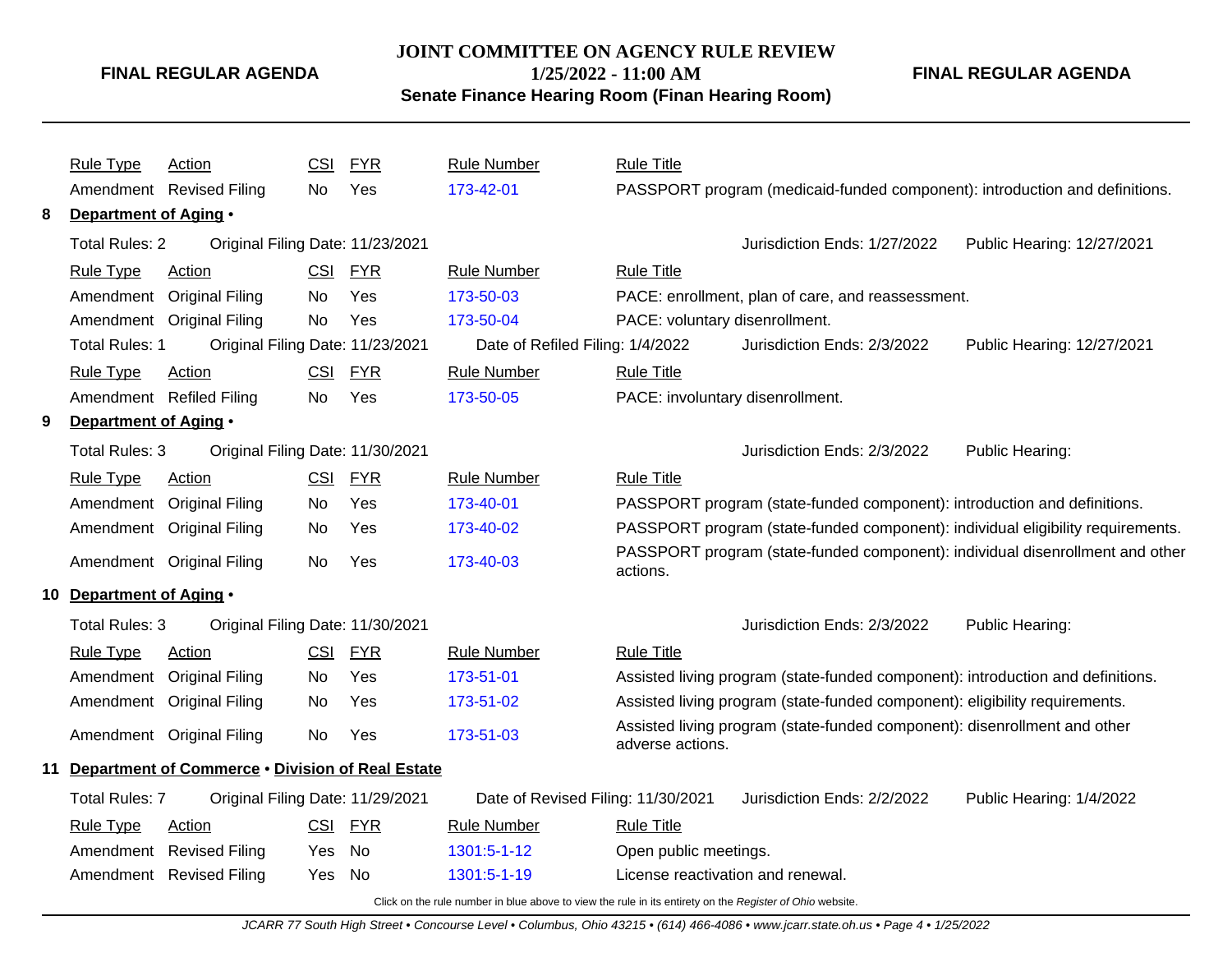#### **JOINT COMMITTEE ON AGENCY RULE REVIEW**

**1/25/2022 - 11:00 AM**

**FINAL REGULAR AGENDA**

**Senate Finance Hearing Room (Finan Hearing Room)**

Amendment Revised Filing Yes No [1301:5-1-20](http://www.registerofohio.state.oh.us/jsps/publicdisplayrules/processPublicDisplayRules.jsp?entered_rule_no=1301:5-1-20&doWhat=GETBYRULENUM&raID=0) Annual brokerage assessment. Amendment Revised Filing Yes No [1301:5-5-01](http://www.registerofohio.state.oh.us/jsps/publicdisplayrules/processPublicDisplayRules.jsp?entered_rule_no=1301:5-5-01&doWhat=GETBYRULENUM&raID=0) Statement to be displayed in brokerage office and included in information pamphlets. Amendment Revised Filing Yes No [1301:5-7-03](http://www.registerofohio.state.oh.us/jsps/publicdisplayrules/processPublicDisplayRules.jsp?entered_rule_no=1301:5-7-03&doWhat=GETBYRULENUM&raID=0) Criteria for course approvals. Amendment Revised Filing Yes No [1301:5-7-04](http://www.registerofohio.state.oh.us/jsps/publicdisplayrules/processPublicDisplayRules.jsp?entered_rule_no=1301:5-7-04&doWhat=GETBYRULENUM&raID=0) Continuing education course completion and certificates. Amendment Revised Filing Yes No [1301:5-7-09](http://www.registerofohio.state.oh.us/jsps/publicdisplayrules/processPublicDisplayRules.jsp?entered_rule_no=1301:5-7-09&doWhat=GETBYRULENUM&raID=0) Post-licensing education. **12 Department of Commerce** • **Real Estate Appraiser Board** Total Rules: 1 Original Filing Date: 11/29/2021 Jurisdiction Ends: 2/2/2022 Public Hearing: 1/4/2022 Rule Type Action **CSI FYR** Rule Number Rule Title Amendment Original Filing Yes Yes [1301:11-7-04](http://www.registerofohio.state.oh.us/jsps/publicdisplayrules/processPublicDisplayRules.jsp?entered_rule_no=1301:11-7-04&doWhat=GETBYRULENUM&raID=0) Medical exception. **13 Department of Higher Education** • Total Rules: 1 Original Filing Date: 11/29/2021 Jurisdiction Ends: 2/2/2022 Public Hearing: 1/4/2022 Rule Type Action CSI FYR Rule Number Rule Title New Rule Original Filing No No [3333-1-65.14](http://www.registerofohio.state.oh.us/jsps/publicdisplayrules/processPublicDisplayRules.jsp?entered_rule_no=3333-1-65.14&doWhat=GETBYRULENUM&raID=0) Student Eligibility Requirements. **14 Department of Higher Education** • Total Rules: 1 Original Filing Date: 11/30/2021 Date of Revised Filing: 1/4/2022 Jurisdiction Ends: 2/3/2022 Public Hearing: 1/5/2022 Rule Type Action **CSI FYR** Rule Number Rule Title New Rule Revised Filing No No [3333-1-09](http://www.registerofohio.state.oh.us/jsps/publicdisplayrules/processPublicDisplayRules.jsp?entered_rule_no=3333-1-09&doWhat=GETBYRULENUM&raID=0) Commercial Truck Driver Student Aid Program. **15 Department of Insurance** • Total Rules: 9 Original Filing Date: 11/30/2021 Jurisdiction Ends: 2/3/2022 Public Hearing: 1/6/2022 Rule Type Action **CSI FYR** Rule Number Rule Title Amendment Original Filing Yes Yes [3901-1-07](http://www.registerofohio.state.oh.us/jsps/publicdisplayrules/processPublicDisplayRules.jsp?entered_rule_no=3901-1-07&doWhat=GETBYRULENUM&raID=0) Unfair trade practices. Amendment Original Filing Yes Yes [3901-1-13](http://www.registerofohio.state.oh.us/jsps/publicdisplayrules/processPublicDisplayRules.jsp?entered_rule_no=3901-1-13&doWhat=GETBYRULENUM&raID=0) Mortgage guaranty insurance. Amendment Original Filing Yes Yes [3901-1-24](http://www.registerofohio.state.oh.us/jsps/publicdisplayrules/processPublicDisplayRules.jsp?entered_rule_no=3901-1-24&doWhat=GETBYRULENUM&raID=0) Public insurance adjusters. Amendment Original Filing Yes Yes [3901-1-48](http://www.registerofohio.state.oh.us/jsps/publicdisplayrules/processPublicDisplayRules.jsp?entered_rule_no=3901-1-48&doWhat=GETBYRULENUM&raID=0) "Ohio mine subsidence insurance underwriting association" and "mine subsidence insurance fund" plan of operation. Amendment Original Filing Yes Yes [3901-1-54](http://www.registerofohio.state.oh.us/jsps/publicdisplayrules/processPublicDisplayRules.jsp?entered_rule_no=3901-1-54&doWhat=GETBYRULENUM&raID=0) Unfair property/casualty claims settlement practices. Rescission Original Filing Yes Yes [3901-3-13](http://www.registerofohio.state.oh.us/jsps/publicdisplayrules/processPublicDisplayRules.jsp?entered_rule_no=3901-3-13&doWhat=GETBYRULENUM&raID=0) Health insurance reserves. New Rule Original Filing Yes No [3901-3-13](http://www.registerofohio.state.oh.us/jsps/publicdisplayrules/processPublicDisplayRules.jsp?entered_rule_no=3901-3-13&doWhat=GETBYRULENUM&raID=0) Health insurance reserves.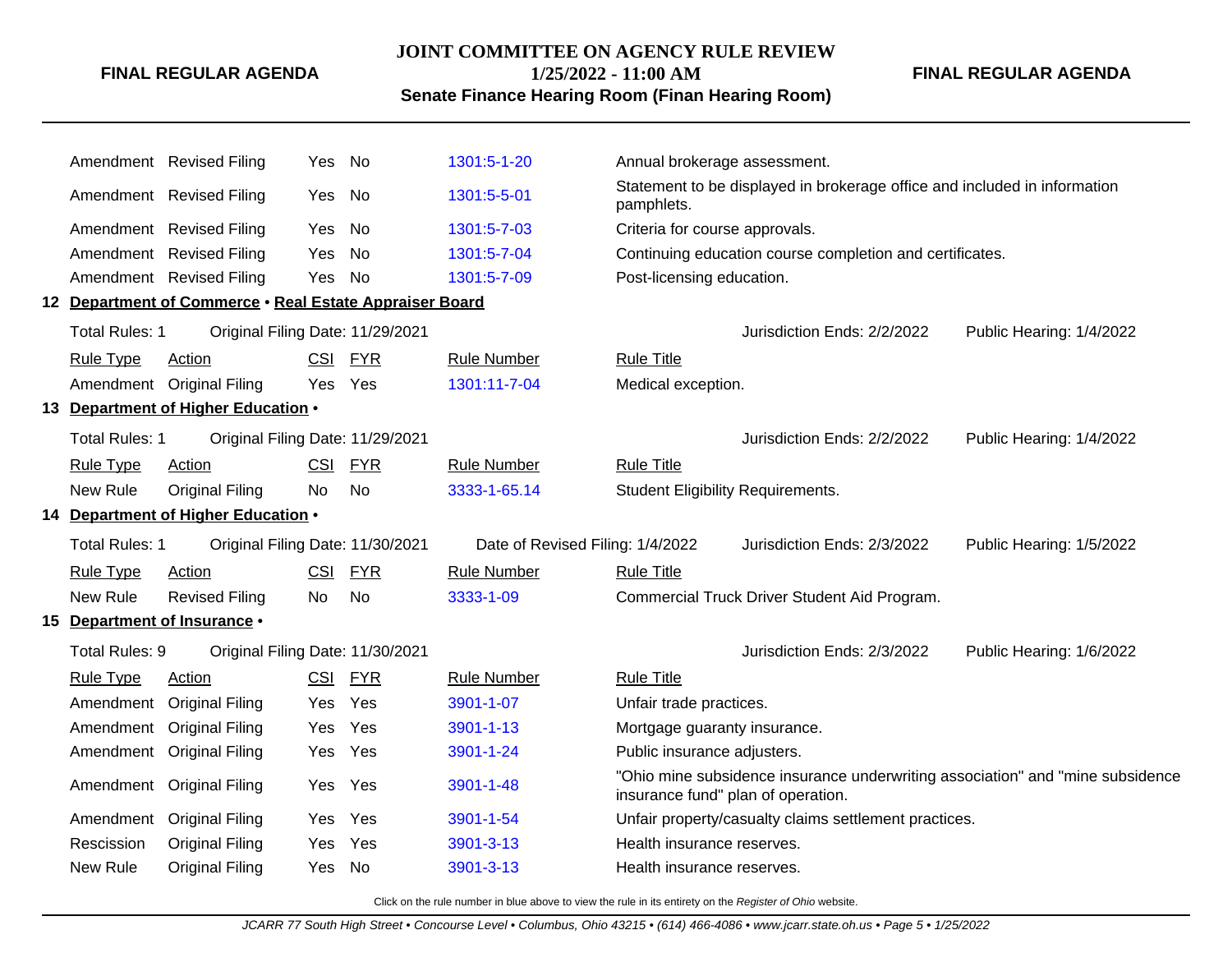# **JOINT COMMITTEE ON AGENCY RULE REVIEW**

**1/25/2022 - 11:00 AM**

**Senate Finance Hearing Room (Finan Hearing Room)**

**FINAL REGULAR AGENDA**

|    |                       | Amendment Original Filing                            | Yes        | Yes        | 3901-3-19                                                           | Corporate governance annual disclosure.                                                                                                                                                   |
|----|-----------------------|------------------------------------------------------|------------|------------|---------------------------------------------------------------------|-------------------------------------------------------------------------------------------------------------------------------------------------------------------------------------------|
|    |                       | Amendment Original Filing                            | Yes        | Yes        | 3901-7-04                                                           | Title insurance controlled business arrangements.                                                                                                                                         |
| 16 |                       |                                                      |            |            | Department of Job and Family Services . Division of Social Services |                                                                                                                                                                                           |
|    | <b>Total Rules: 1</b> | Original Filing Date: 11/23/2021                     |            |            |                                                                     | Jurisdiction Ends: 1/27/2022<br>Public Hearing: 12/28/2021                                                                                                                                |
|    | <b>Rule Type</b>      | <b>Action</b>                                        | <b>CSI</b> | <b>FYR</b> | <b>Rule Number</b>                                                  | <b>Rule Title</b>                                                                                                                                                                         |
|    |                       | Amendment Original Filing                            | No         | No         | 5101:2-52-10                                                        | Interstate placement requirements for Ohio courts, parents, or legal guardians<br>when placing a child in a residential placement in another state or territory.                          |
| 17 |                       |                                                      |            |            | Department of Job and Family Services . Division of Social Services |                                                                                                                                                                                           |
|    | <b>Total Rules: 3</b> | Original Filing Date: 11/23/2021                     |            |            |                                                                     | Jurisdiction Ends: 1/27/2022<br>Public Hearing: 12/28/2021                                                                                                                                |
|    | <b>Rule Type</b>      | Action                                               | <b>CSI</b> | <b>FYR</b> | <b>Rule Number</b>                                                  | <b>Rule Title</b>                                                                                                                                                                         |
|    |                       | Amendment Original Filing                            | No         | Yes        | 5101:2-33-29                                                        | Verification of United States citizenship and immigration status for all children in<br>foster care.                                                                                      |
|    |                       | Amendment Original Filing                            | No.        | Yes        | 5101:2-47-03.1                                                      | Qualified and disqualified alien eligibility for foster care maintenance and<br>independent living services.                                                                              |
|    |                       | Amendment Original Filing                            | No         | Yes        | 5101:2-47-17                                                        | Title IV- E foster care maintenance (FCM) program reimbursability:<br>Reimbursements for FCM and child care for public foster homes, relative homes,<br>and pre-finalized adoptive homes. |
| 18 |                       |                                                      |            |            | Department of Job and Family Services . Division of Social Services |                                                                                                                                                                                           |
|    | <b>Total Rules: 4</b> | Original Filing Date: 11/23/2021                     |            |            |                                                                     | Jurisdiction Ends: 1/27/2022<br>Public Hearing: 12/28/2021                                                                                                                                |
|    | <b>Rule Type</b>      | Action                                               |            | CSI FYR    | <b>Rule Number</b>                                                  | <b>Rule Title</b>                                                                                                                                                                         |
|    |                       | Amendment Original Filing                            | No.        | Yes        | 5101:2-25-01                                                        | Uniform definitions of Title XX services and other definitions of terms used in<br>Chapter 5101:2-25 of the Administrative Code.                                                          |
|    |                       | Amendment Original Filing                            | No         | Yes        | 5101:2-25-02                                                        | Title XX administration.                                                                                                                                                                  |
|    | Amendment             | <b>Original Filing</b>                               | No.        | Yes        | 5101:2-25-03                                                        | Title XX county profile.                                                                                                                                                                  |
|    |                       | Amendment Original Filing                            | No         | Yes        | 5101:2-25-07                                                        | Title XX reimbursementdependent upon correct determination of recipient eligibility.                                                                                                      |
| 19 |                       | Department of Mental Health and Addiction Services . |            |            |                                                                     |                                                                                                                                                                                           |
|    | <b>Total Rules: 3</b> | Original Filing Date: 11/29/2021                     |            |            |                                                                     | Jurisdiction Ends: 2/2/2022<br>Public Hearing: 12/30/2021                                                                                                                                 |
|    | <b>Rule Type</b>      | Action                                               | <b>CSI</b> | <b>FYR</b> | <b>Rule Number</b>                                                  | <b>Rule Title</b>                                                                                                                                                                         |
|    | Amendment             | <b>Original Filing</b>                               | No.        | Yes        | 5122-1-28                                                           | Industrial and entertainment funds.                                                                                                                                                       |
|    |                       | Amendment Original Filing                            | No.        | Yes        | 5122-1-29                                                           | Operation of regional psychiatric hospital commissaries.                                                                                                                                  |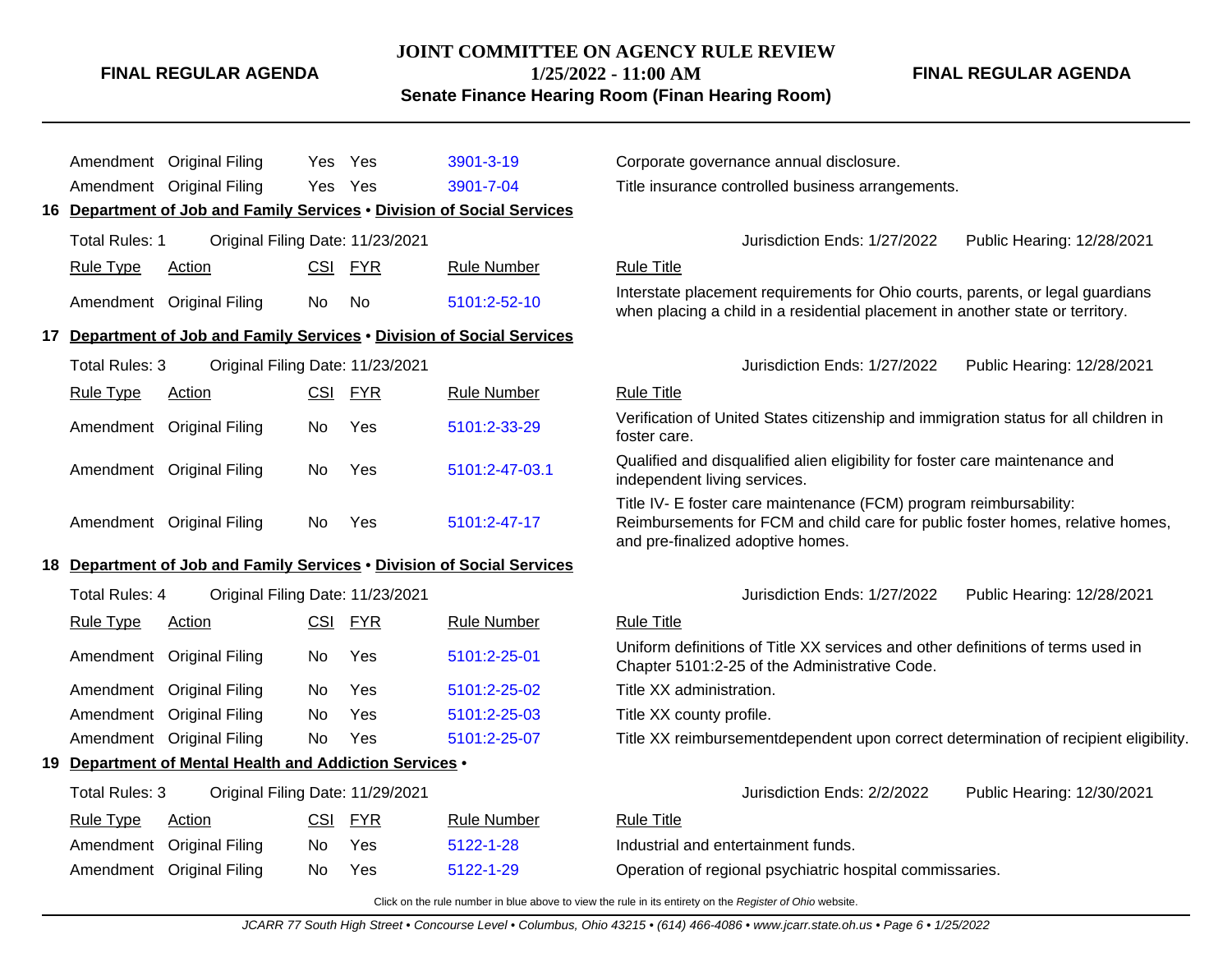# **JOINT COMMITTEE ON AGENCY RULE REVIEW**

**FINAL REGULAR AGENDA**

**1/25/2022 - 11:00 AM**

**Senate Finance Hearing Room (Finan Hearing Room)**

**FINAL REGULAR AGENDA**

|                       | Amendment Original Filing                               | No.        | Yes        | 5122-9-10                                                                          |                                                                                                        | Management and control of internal funds.                              |                          |  |
|-----------------------|---------------------------------------------------------|------------|------------|------------------------------------------------------------------------------------|--------------------------------------------------------------------------------------------------------|------------------------------------------------------------------------|--------------------------|--|
|                       | 20 Department of Mental Health and Addiction Services . |            |            |                                                                                    |                                                                                                        |                                                                        |                          |  |
| <b>Total Rules: 1</b> | Original Filing Date: 11/30/2021                        |            |            |                                                                                    |                                                                                                        | Jurisdiction Ends: 2/3/2022                                            | Public Hearing: 1/5/2022 |  |
| <b>Rule Type</b>      | Action                                                  | <b>CSI</b> | <b>FYR</b> | <b>Rule Number</b>                                                                 | <b>Rule Title</b>                                                                                      |                                                                        |                          |  |
|                       | Amendment Original Filing                               | Yes.       | Yes        | 5122-29-30                                                                         | Eligible providers and supervisors.                                                                    |                                                                        |                          |  |
| <b>Total Rules: 1</b> | Original Filing Date: 11/30/2021                        |            |            | Date of Refiled Filing: 1/13/2022                                                  |                                                                                                        | Jurisdiction Ends: 2/12/2022                                           | Public Hearing: 1/5/2022 |  |
| <b>Rule Type</b>      | Action                                                  | <b>CSI</b> | <b>FYR</b> | Rule Number                                                                        | <b>Rule Title</b>                                                                                      |                                                                        |                          |  |
|                       | Amendment Refiled Filing                                | Yes Yes    |            | 5122-29-28                                                                         |                                                                                                        | Intensive home based treatment (IHBT) service.                         |                          |  |
|                       |                                                         |            |            | 21 Department of Natural Resources • Division of Mineral Resources Management-Coal |                                                                                                        |                                                                        |                          |  |
| Total Rules: 8        | Original Filing Date: 11/30/2021                        |            |            |                                                                                    |                                                                                                        | Jurisdiction Ends: 2/3/2022                                            | Public Hearing: 1/5/2022 |  |
| <b>Rule Type</b>      | Action                                                  | <b>CSI</b> | <u>FYR</u> | <b>Rule Number</b>                                                                 | <b>Rule Title</b>                                                                                      |                                                                        |                          |  |
| Amendment             | <b>Original Filing</b>                                  | Yes.       | Yes        | 1501:13-1-14                                                                       | Incorporation by reference.                                                                            |                                                                        |                          |  |
| Amendment             | <b>Original Filing</b>                                  | Yes.       | Yes        | 1501:13-4-05                                                                       |                                                                                                        | Permit application requirements for reclamation and operations plans.  |                          |  |
| Amendment             | <b>Original Filing</b>                                  | Yes        | Yes        | 1501:13-4-12                                                                       |                                                                                                        | Requirements for permits for special categories of mining.             |                          |  |
|                       | Amendment Original Filing                               | Yes        | Yes        | 1501:13-4-13                                                                       | Underground mining permit application requirements for information on<br>environmental resources.      |                                                                        |                          |  |
|                       | Amendment Original Filing                               | Yes.       | Yes        | 1501:13-4-14                                                                       | operations plans.                                                                                      | Underground mining permit application requirements for reclamation and |                          |  |
| Amendment             | <b>Original Filing</b>                                  | Yes        | Yes        | 1501:13-7-03                                                                       |                                                                                                        | Form, conditions, and terms of performance security.                   |                          |  |
| Amendment             | <b>Original Filing</b>                                  | Yes.       | Yes        | 1501:13-9-04                                                                       |                                                                                                        | Protection of the hydrologic system.                                   |                          |  |
|                       | Amendment Original Filing                               | Yes Yes    |            | 1501:13-11-02                                                                      |                                                                                                        | Support facilities and utility installations.                          |                          |  |
|                       |                                                         |            |            | 22 Department of Natural Resources . Division of Mineral Resources Management-Coal |                                                                                                        |                                                                        |                          |  |
| Total Rules: 8        | Original Filing Date: 11/30/2021                        |            |            |                                                                                    |                                                                                                        | Jurisdiction Ends: 2/3/2022                                            | Public Hearing: 1/5/2022 |  |
| <b>Rule Type</b>      | Action                                                  | <b>CSI</b> | <b>FYR</b> | <b>Rule Number</b>                                                                 | <b>Rule Title</b>                                                                                      |                                                                        |                          |  |
| Amendment             | <b>Original Filing</b>                                  | Yes.       | Yes        | 1501:13-1-10                                                                       | Availability of records.                                                                               |                                                                        |                          |  |
| Amendment             | <b>Original Filing</b>                                  | Yes        | Yes        | 1501:13-4-09                                                                       | General map requirements.                                                                              |                                                                        |                          |  |
| Amendment             | <b>Original Filing</b>                                  | Yes.       | Yes        | 1501:13-7-01                                                                       | General requirements for providing performance security for coal mining and<br>reclamation operations. |                                                                        |                          |  |
| Amendment             | <b>Original Filing</b>                                  | Yes.       | Yes        | 1501:13-7-06                                                                       |                                                                                                        | Performance security forfeiture criteria and procedures.               |                          |  |
|                       | Amendment Original Filing                               | Yes        | No         | 1501:13-12-03                                                                      | Subsidence control.                                                                                    |                                                                        |                          |  |
|                       |                                                         |            |            |                                                                                    |                                                                                                        |                                                                        |                          |  |

Click on the rule number in blue above to view the rule in its entirety on the Register of Ohio website.

JCARR 77 South High Street • Concourse Level • Columbus, Ohio 43215 • (614) 466-4086 • www.jcarr.state.oh.us • Page 7 • 1/25/2022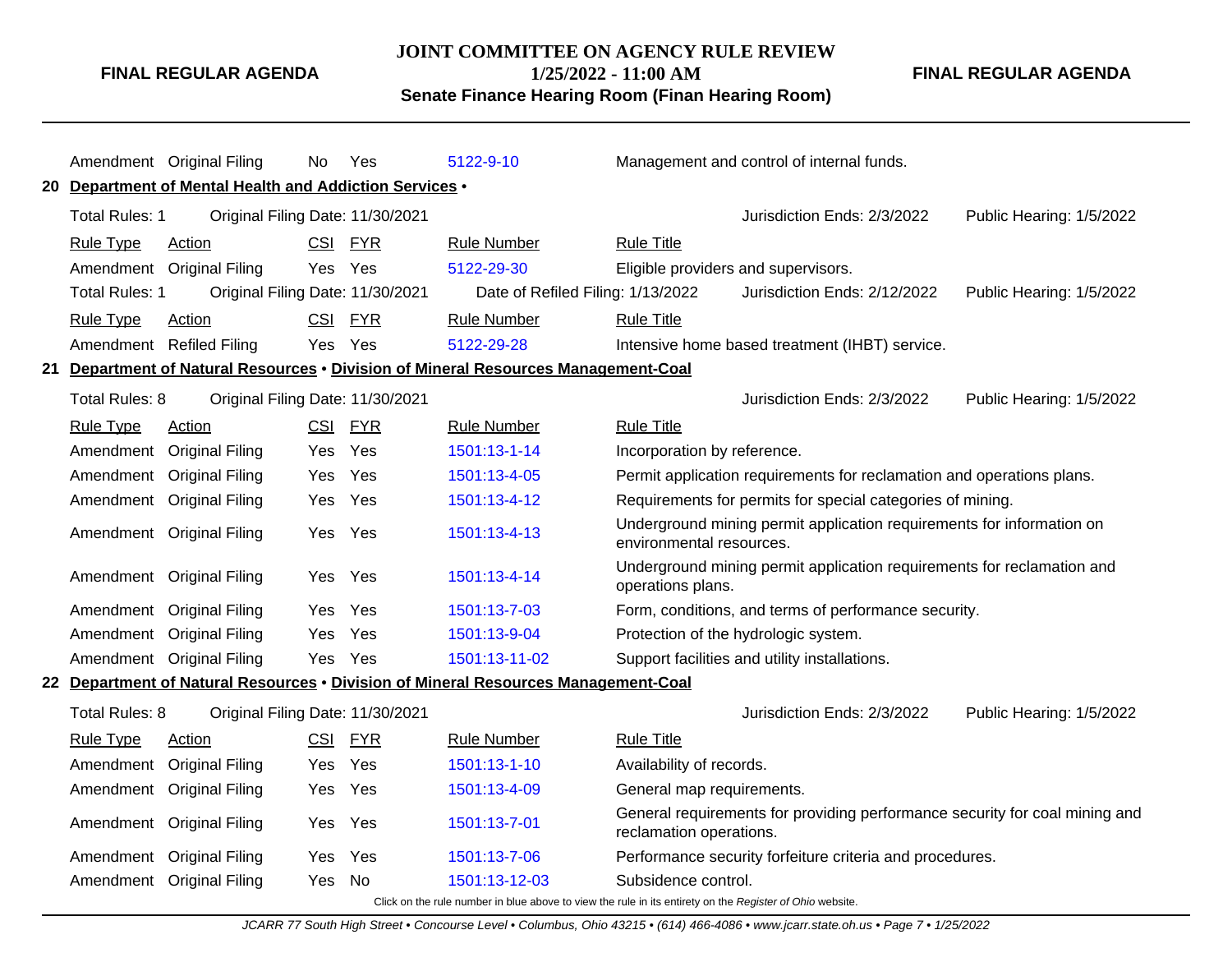# **JOINT COMMITTEE ON AGENCY RULE REVIEW**

**1/25/2022 - 11:00 AM**

**Senate Finance Hearing Room (Finan Hearing Room)**

**FINAL REGULAR AGENDA**

|                             | Amendment Original Filing                                    | Yes        | No         | 1501:13-13-08                                                                                            |                                    | Restoration off the permit area by means of mitigation. |                            |
|-----------------------------|--------------------------------------------------------------|------------|------------|----------------------------------------------------------------------------------------------------------|------------------------------------|---------------------------------------------------------|----------------------------|
| Amendment                   | <b>Original Filing</b>                                       | Yes        | Yes        | 1501:13-14-01                                                                                            | Inspections.                       |                                                         |                            |
|                             | Amendment Original Filing                                    | Yes No     |            | 1501:13-14-03                                                                                            | Civil penalties.                   |                                                         |                            |
|                             |                                                              |            |            | 23 Department of Natural Resources . Division of Mineral Resources Management-Industrial Mineral         |                                    |                                                         |                            |
| <b>Total Rules: 2</b>       | Original Filing Date: 11/30/2021                             |            |            |                                                                                                          |                                    | Jurisdiction Ends: 2/3/2022                             | Public Hearing: 1/5/2022   |
| <b>Rule Type</b>            | <b>Action</b>                                                |            | CSI FYR    | <b>Rule Number</b>                                                                                       | <b>Rule Title</b>                  |                                                         |                            |
| Amendment                   | <b>Original Filing</b>                                       | Yes        | Yes        | 1501:14-1-16                                                                                             | Incorporation by reference.        |                                                         |                            |
|                             | Amendment Original Filing                                    | Yes Yes    |            | 1501:14-2-01                                                                                             |                                    | Incorporation by reference of mine safety standards.    |                            |
|                             |                                                              |            |            | 24 Department of Natural Resources • Division of Mineral Resources Management-Industrial Mineral         |                                    |                                                         |                            |
| <b>Total Rules: 1</b>       | Original Filing Date: 11/30/2021                             |            |            |                                                                                                          |                                    | Jurisdiction Ends: 2/3/2022                             | Public Hearing: 1/5/2022   |
| <b>Rule Type</b>            | <b>Action</b>                                                |            | CSI FYR    | <b>Rule Number</b>                                                                                       | <b>Rule Title</b>                  |                                                         |                            |
|                             | Amendment Original Filing                                    | Yes No     |            | 1501:14-1-04                                                                                             | Procedure for filing applications. |                                                         |                            |
|                             | 25 Department of Public Safety . Emergency Management Agency |            |            |                                                                                                          |                                    |                                                         |                            |
| <b>Total Rules: 3</b>       | Original Filing Date: 11/29/2021                             |            |            |                                                                                                          |                                    | Jurisdiction Ends: 2/2/2022                             | Public Hearing: 12/30/2021 |
| <b>Rule Type</b>            | Action                                                       |            | CSI FYR    | <b>Rule Number</b>                                                                                       | <b>Rule Title</b>                  |                                                         |                            |
| Amendment                   | <b>Original Filing</b>                                       | No.        | Yes        | 4501:3-5-01                                                                                              | Training.                          |                                                         |                            |
| Amendment                   | <b>Original Filing</b>                                       | No         | Yes        | 4501:3-6-01                                                                                              |                                    | Emergency operations plans and exercises.               |                            |
|                             | Amendment Original Filing                                    | No         | Yes        | 4501:3-7-01                                                                                              | Registration of volunteers.        |                                                         |                            |
| <b>Total Rules: 1</b>       | Original Filing Date: 11/29/2021                             |            |            | Date of Revised Filing: 11/30/2021                                                                       |                                    | Jurisdiction Ends: 2/2/2022                             | Public Hearing: 12/30/2021 |
| <b>Rule Type</b>            | <b>Action</b>                                                | <b>CSI</b> | <b>FYR</b> | <b>Rule Number</b>                                                                                       | <b>Rule Title</b>                  |                                                         |                            |
|                             | Amendment Revised Filing                                     | No         | Yes        | 4501:3-7-02                                                                                              |                                    | Registration of volunteer organizations.                |                            |
| 26 Department of Taxation . |                                                              |            |            |                                                                                                          |                                    |                                                         |                            |
| Total Rules: 1              | Original Filing Date: 11/23/2021                             |            |            |                                                                                                          |                                    | Jurisdiction Ends: 1/27/2022                            | Public Hearing:            |
| <b>Rule Type</b>            | Action                                                       |            | CSI FYR    | <b>Rule Number</b>                                                                                       | <b>Rule Title</b>                  |                                                         |                            |
| New Rule                    | <b>Original Filing</b>                                       | Yes No     |            | 5703-9-63                                                                                                |                                    | Crude oil and natural gas production.                   |                            |
|                             |                                                              |            |            | 27 Medical Marijuana Control Program . Forms and Methods of Administration                               |                                    |                                                         |                            |
| <b>Total Rules: 2</b>       | Original Filing Date: 11/29/2021                             |            |            |                                                                                                          |                                    | Jurisdiction Ends: 2/2/2022                             | Public Hearing: 1/6/2022   |
| <b>Rule Type</b>            | Action                                                       |            | CSI FYR    | <b>Rule Number</b>                                                                                       | <b>Rule Title</b>                  |                                                         |                            |
|                             |                                                              |            |            | Click on the rule number in blue above to view the rule in its entirety on the Register of Ohio website. |                                    |                                                         |                            |

JCARR 77 South High Street • Concourse Level • Columbus, Ohio 43215 • (614) 466-4086 • www.jcarr.state.oh.us • Page 8 • 1/25/2022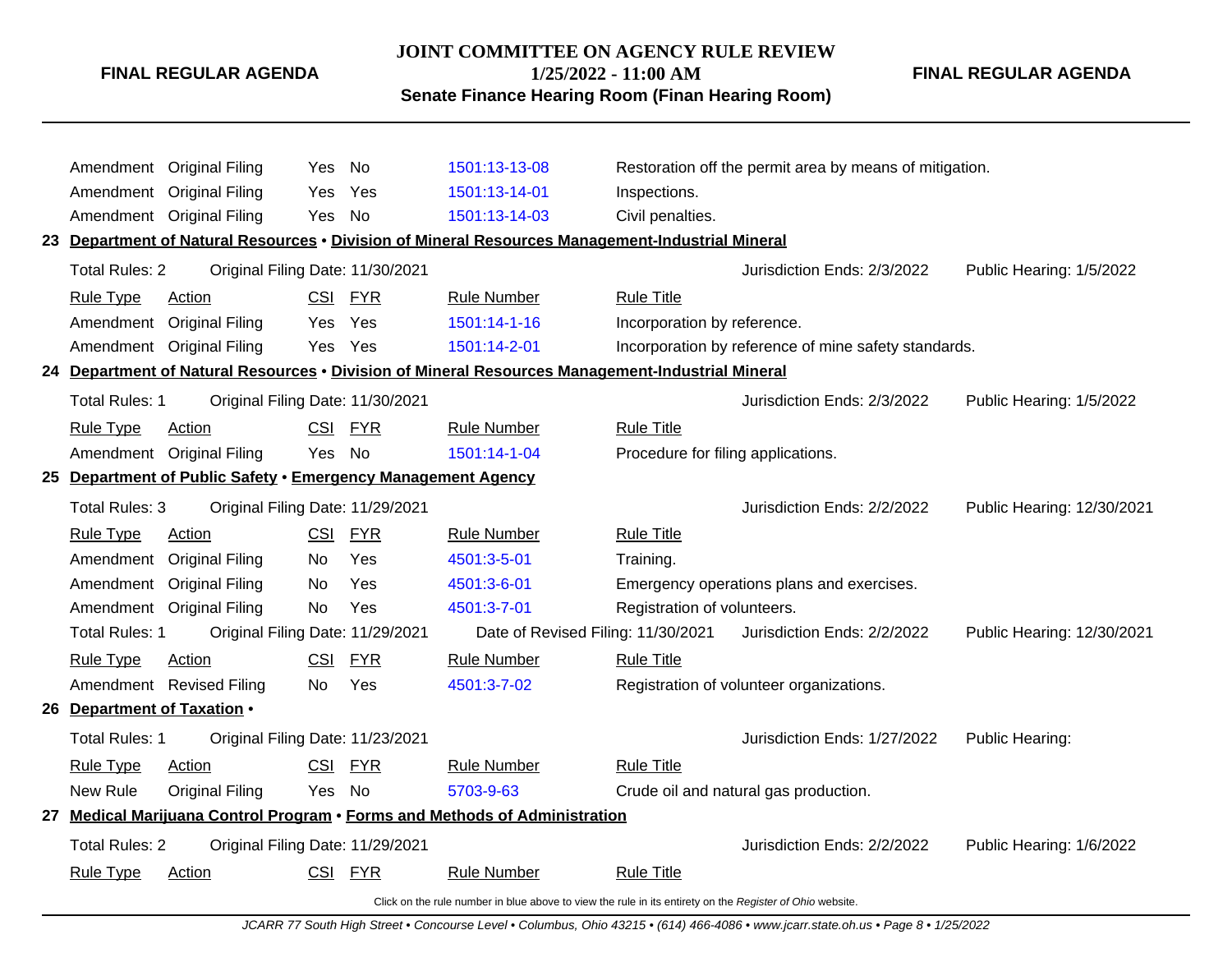# **JOINT COMMITTEE ON AGENCY RULE REVIEW**

**1/25/2022 - 11:00 AM**

**Senate Finance Hearing Room (Finan Hearing Room)**

**FINAL REGULAR AGENDA**

| Rescission       | Original Filing                     | Yes Yes |         | 3796:8-2-04                        | Quantity of medical marijuana that may be purchased by a patient or caregiver. |  |  |  |  |  |
|------------------|-------------------------------------|---------|---------|------------------------------------|--------------------------------------------------------------------------------|--|--|--|--|--|
| New Rule         | Original Filing                     | Yes No  |         | 3796:8-2-04                        | Quantity of medical marijuana that may be purchased by a patient or caregiver. |  |  |  |  |  |
| Total Rules: 3   | Original Filing Date: 11/29/2021    |         |         | Date of Revised Filing: 11/29/2021 | Jurisdiction Ends: 2/2/2022<br>Public Hearing: 1/6/2022                        |  |  |  |  |  |
| <b>Rule Type</b> | Action                              |         | CSI FYR | <b>Rule Number</b>                 | <b>Rule Title</b>                                                              |  |  |  |  |  |
|                  | Amendment Revised Filing            | Yes Yes |         | 3796:8-1-01                        | Definitions.                                                                   |  |  |  |  |  |
|                  | Amendment Revised Filing            | Yes Yes |         | 3796:8-2-03                        | Forms and form variations considered attractive to children.                   |  |  |  |  |  |
|                  | Amendment Revised Filing            | Yes Yes |         | 3796:8-2-06                        | Portions, dosing, and units of medical marijuana sold at a dispensary.         |  |  |  |  |  |
|                  | 28 Ohio Casino Control Commission . |         |         |                                    |                                                                                |  |  |  |  |  |

Total Rules: 42 Original Filing Date: 11/23/2021 Jurisdiction Ends: 1/27/2022 Public Hearing: 12/30/2021

| <b>Rule Type</b> | <b>Action</b>          | <u>CSI</u> | <b>FYR</b> | <b>Rule Number</b> | <b>Rule Title</b>                                              |
|------------------|------------------------|------------|------------|--------------------|----------------------------------------------------------------|
| Amendment        | <b>Original Filing</b> | Yes        | Yes        | 3772-10-01         | Definitions.                                                   |
| Rescission       | <b>Original Filing</b> | Yes        | Yes        | 3772-10-02         | Internal controls.                                             |
| New Rule         | Original Filing        | Yes        | No         | 3772-10-02         | Internal controls.                                             |
| Amendment        | <b>Original Filing</b> | Yes        | Yes        | 3772-10-03         | Casino operator's organization.                                |
| Rescission       | Original Filing        | Yes        | Yes        | 3772-10-04         | Accounting records.                                            |
| New Rule         | <b>Original Filing</b> | Yes        | No         | 3772-10-04         | Controlled demonstration.                                      |
| Rescission       | <b>Original Filing</b> | Yes        | Yes        | 3772-10-05         | Forms, records, and documents.                                 |
| New Rule         | <b>Original Filing</b> | Yes        | No         | 3772-10-05         | Forms, records, and documents.                                 |
| Amendment        | <b>Original Filing</b> | Yes        | Yes        | 3772-10-06         | Standard financial reports.                                    |
| Rescission       | Original Filing        | Yes        | Yes        | 3772-10-07         | Annual audit; other reports; suspicious transaction reporting. |
| New Rule         | <b>Original Filing</b> | Yes        | No         | 3772-10-07         | Audits; other reports; suspicious transaction reporting.       |
| Amendment        | <b>Original Filing</b> | Yes        | Yes        | 3772-10-08         | Procedures for monitoring and reviewing game operations.       |
| Amendment        | <b>Original Filing</b> | Yes        | Yes        | 3772-10-09         | Complimentaries.                                               |
| Amendment        | Original Filing        | Yes        | Yes        | 3772-10-10         | Patron financial transactions at the cashier's cage.           |
| New Rule         | Original Filing        | Yes        | No         | 3772-10-11         | Credit.                                                        |
| New Rule         | <b>Original Filing</b> | Yes        | No         | 3772-10-12         | Access controls.                                               |
| Rescission       | Original Filing        | Yes        | Yes        | 3772-10-13         | Patron deposits.                                               |
| New Rule         | Original Filing        | Yes        | No.        | 3772-10-13         | Signature requirements.                                        |
| Amendment        | <b>Original Filing</b> | Yes        | Yes        | 3772-10-14         | Internal audit standards.                                      |
| Rescission       | Original Filing        | Yes        | Yes        | 3772-10-15         | Information technology controls.                               |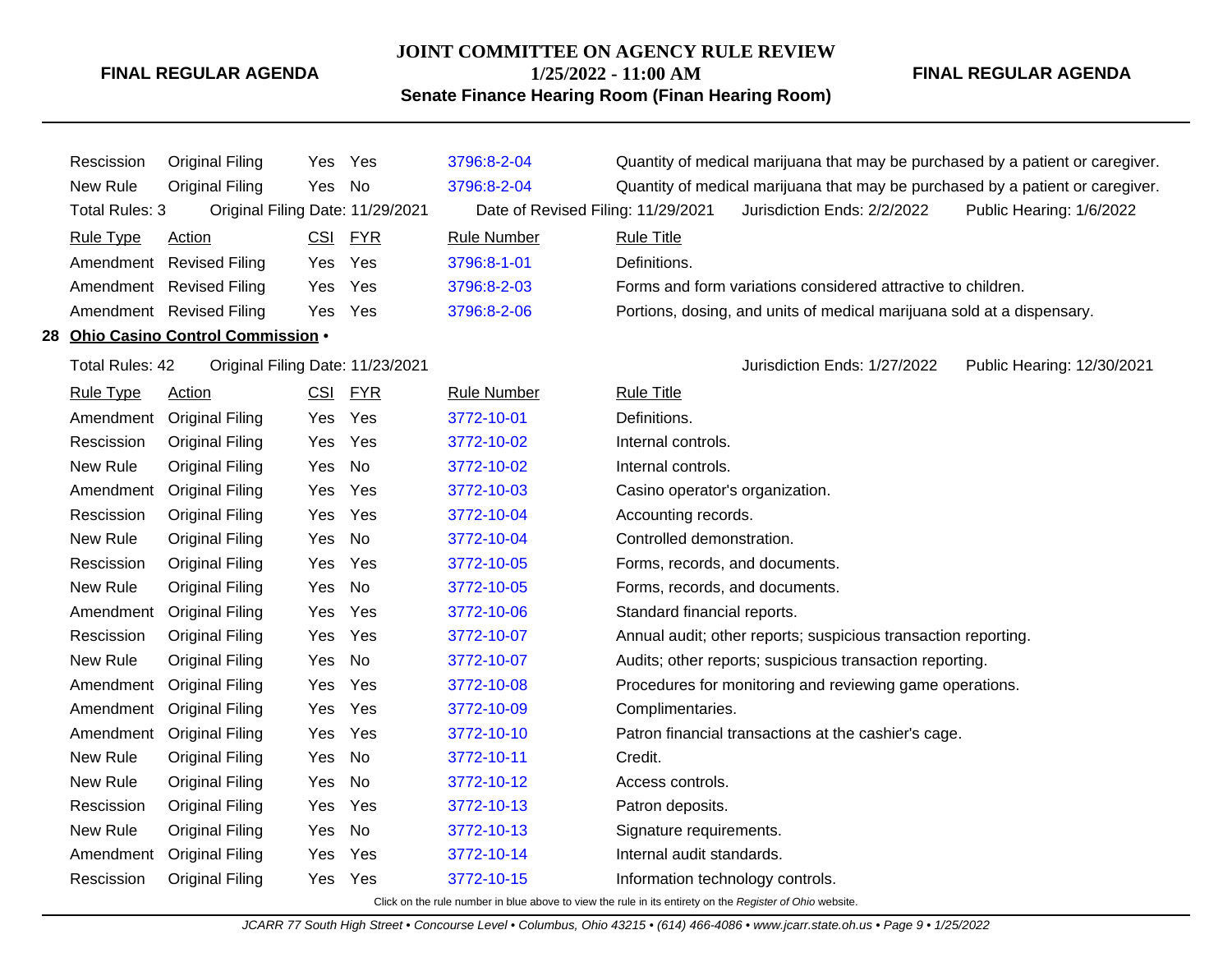#### **JOINT COMMITTEE ON AGENCY RULE REVIEW**

**1/25/2022 - 11:00 AM**

# **Senate Finance Hearing Room (Finan Hearing Room)**

**FINAL REGULAR AGENDA**

| New Rule              | <b>Original Filing</b>           | Yes        | No         | 3772-10-15         | Information technology controls.                                                                                        |
|-----------------------|----------------------------------|------------|------------|--------------------|-------------------------------------------------------------------------------------------------------------------------|
| Rescission            | <b>Original Filing</b>           | Yes        | Yes        | 3772-10-16         | Security of the cashier's cages, main bank, and count rooms.                                                            |
| New Rule              | <b>Original Filing</b>           | Yes        | No         | 3772-10-16         | Cashier's cages, main bank, and count rooms.                                                                            |
| Amendment             | <b>Original Filing</b>           | Yes        | Yes        | 3772-10-17         | Accounting controls for the cage, main bank, and redemption kiosks.                                                     |
| Rescission            | <b>Original Filing</b>           | Yes        | Yes        | 3772-10-18         | Table drop boxes and electronic gaming equipment bill validator canisters: physical<br>requirements and transportation. |
| New Rule              | <b>Original Filing</b>           | Yes        | <b>No</b>  | 3772-10-18         | Table drop boxes and electronic gaming equipment bill validator canisters: physical<br>requirements and transportation. |
| Rescission            | <b>Original Filing</b>           | Yes        | Yes        | 3772-10-19         | Count procedures.                                                                                                       |
| New Rule              | <b>Original Filing</b>           | Yes        | No         | 3772-10-19         | Count procedures.                                                                                                       |
| Rescission            | <b>Original Filing</b>           | Yes        | Yes        | 3772-10-20         | Unsecured currency.                                                                                                     |
| New Rule              | <b>Original Filing</b>           | Yes        | <b>No</b>  | 3772-10-20         | Unsecured currency.                                                                                                     |
| Rescission            | <b>Original Filing</b>           | Yes        | Yes        | 3772-10-21         | Manual game payouts.                                                                                                    |
| New Rule              | <b>Original Filing</b>           | Yes        | No         | 3772-10-21         | Manual game payouts.                                                                                                    |
| Rescission            | <b>Original Filing</b>           | Yes        | Yes        | 3772-10-22         | Tips and gratuities.                                                                                                    |
| New Rule              | <b>Original Filing</b>           | Yes        | No         | 3772-10-22         | Tips and gratuities.                                                                                                    |
| Rescission            | <b>Original Filing</b>           | Yes        | Yes        | 3772-10-23         | Credit.                                                                                                                 |
| New Rule              | <b>Original Filing</b>           | Yes        | <b>No</b>  | 3772-10-23         | Other duties.                                                                                                           |
| Rescission            | <b>Original Filing</b>           | Yes        | Yes        | 3772-10-24         | Signature requirements.                                                                                                 |
| Rescission            | <b>Original Filing</b>           | Yes        | Yes        | 3772-10-25         | Unclaimed winnings.                                                                                                     |
| Rescission            | <b>Original Filing</b>           | Yes        | Yes        | 3772-10-26         | Access controls.                                                                                                        |
| Rescission            | <b>Original Filing</b>           | Yes        | Yes        | 3772-10-27         | Controlled demonstration.                                                                                               |
| Rescission            | <b>Original Filing</b>           | Yes        | Yes        | 3772-10-28         | Amendments to internal control plans.                                                                                   |
| Rescission            | <b>Original Filing</b>           | Yes        | Yes        | 3772-10-30         | Investigation and certification of contractors by casino operators.                                                     |
|                       | 29 Ohio Department of Medicaid . |            |            |                    |                                                                                                                         |
| <b>Total Rules: 1</b> | Original Filing Date: 11/30/2021 |            |            |                    | Jurisdiction Ends: 2/3/2022<br>Public Hearing: 1/3/2022                                                                 |
| <b>Rule Type</b>      | Action                           | <b>CSI</b> | <b>FYR</b> | <b>Rule Number</b> | <b>Rule Title</b>                                                                                                       |
|                       | Amendment Original Filing        | No         | Yes        | 5160-2-03          | Conditions and limitations.                                                                                             |
|                       | 30 Ohio Department of Medicaid . |            |            |                    |                                                                                                                         |
| <b>Total Rules: 1</b> | Original Filing Date: 11/30/2021 |            |            |                    | Jurisdiction Ends: 2/3/2022<br>Public Hearing: 1/3/2022                                                                 |
|                       |                                  |            |            |                    |                                                                                                                         |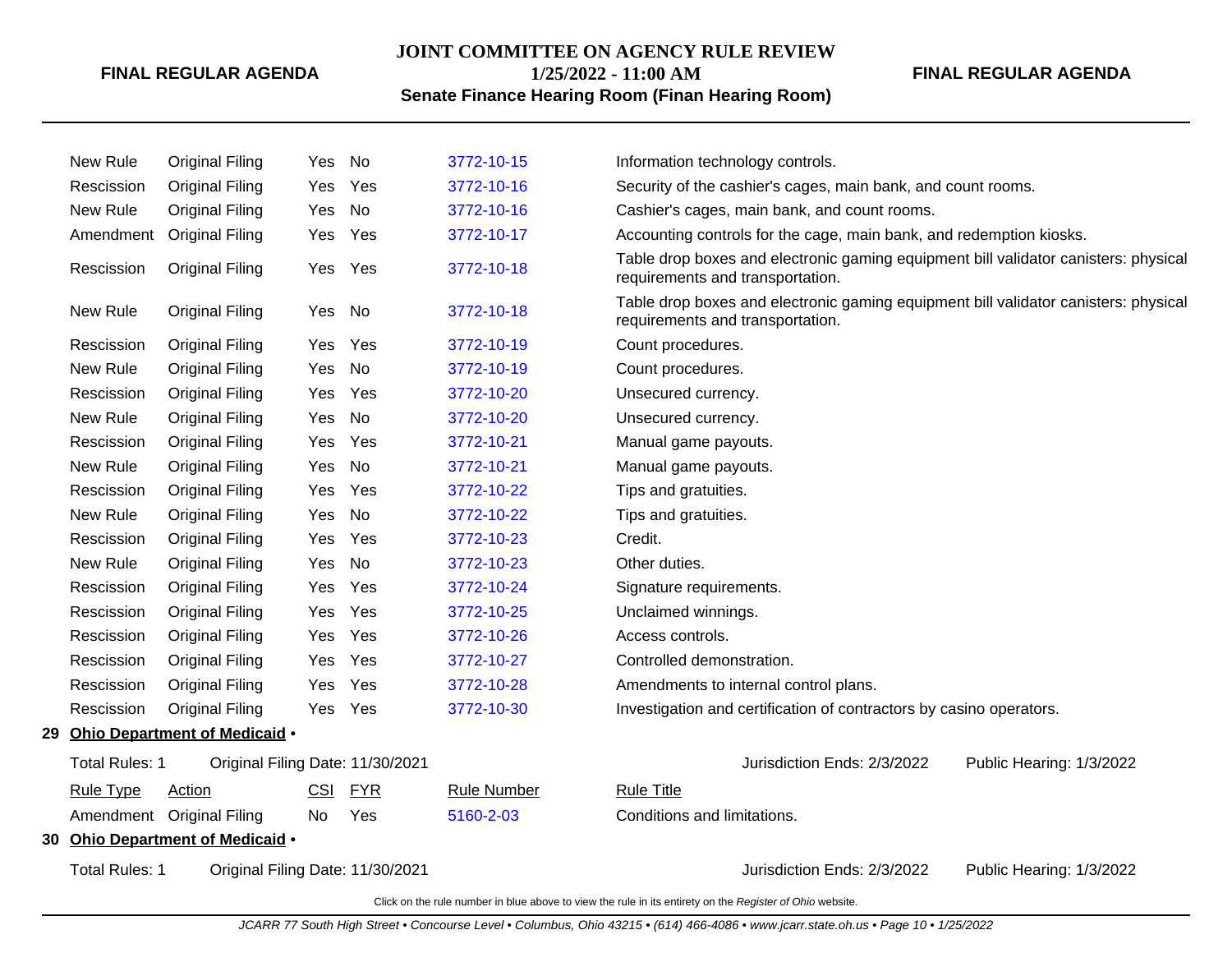# **JOINT COMMITTEE ON AGENCY RULE REVIEW 1/25/2022 - 11:00 AM**

**Senate Finance Hearing Room (Finan Hearing Room)**

**FINAL REGULAR AGENDA**

| Rule Type                | Action                                    | <b>CSI</b> | <b>FYR</b> | <b>Rule Number</b>                 | <b>Rule Title</b>                 |                                                                                                                                               |                           |
|--------------------------|-------------------------------------------|------------|------------|------------------------------------|-----------------------------------|-----------------------------------------------------------------------------------------------------------------------------------------------|---------------------------|
|                          | Amendment Original Filing                 | No.        | <b>No</b>  | 5160-2-65                          | Inpatient hospital reimbursement. |                                                                                                                                               |                           |
|                          | 31 Ohio Department of Medicaid .          |            |            |                                    |                                   |                                                                                                                                               |                           |
| <b>Total Rules: 4</b>    | Original Filing Date: 11/30/2021          |            |            |                                    |                                   | Jurisdiction Ends: 2/3/2022                                                                                                                   | Public Hearing: 1/3/2022  |
| <b>Rule Type</b>         | Action                                    | <b>CSI</b> | <b>FYR</b> | <b>Rule Number</b>                 | <b>Rule Title</b>                 |                                                                                                                                               |                           |
| Rescission               | <b>Original Filing</b>                    | No.        | Yes        | 5160-27-05                         |                                   | Mental health intensive home based treatment service.                                                                                         |                           |
| New Rule                 | <b>Original Filing</b>                    | Yes        | No         | 5160-27-05                         |                                   | Intensive home based treatment service.                                                                                                       |                           |
| Amendment                | <b>Original Filing</b>                    | No.        | <b>No</b>  | 5160-27-06                         |                                   | Therapeutic behavioral group service-hourly and per diem.                                                                                     |                           |
|                          | Amendment Original Filing                 | No.        | No         | 5160-27-08                         |                                   | Mental health therapeutic behavioral services and psychosocial rehabilitation.                                                                |                           |
|                          | 32 Ohio Department of Medicaid .          |            |            |                                    |                                   |                                                                                                                                               |                           |
| <b>Total Rules: 1</b>    | Original Filing Date: 11/30/2021          |            |            |                                    |                                   | Jurisdiction Ends: 2/3/2022                                                                                                                   | Public Hearing: 1/3/2022  |
| <b>Rule Type</b>         | Action                                    | <b>CSI</b> | <b>FYR</b> | <b>Rule Number</b>                 | <b>Rule Title</b>                 |                                                                                                                                               |                           |
|                          | Amendment Original Filing                 | <b>No</b>  | Yes        | 5160-4-01                          | Physician services.               |                                                                                                                                               |                           |
|                          | 33 Ohio Department of Medicaid .          |            |            |                                    |                                   |                                                                                                                                               |                           |
| <b>Total Rules: 1</b>    | Original Filing Date: 11/30/2021          |            |            |                                    |                                   | Jurisdiction Ends: 2/3/2022                                                                                                                   | Public Hearing: 1/3/2022  |
| <b>Rule Type</b>         | Action                                    | CSI        | <b>FYR</b> | <b>Rule Number</b>                 | <b>Rule Title</b>                 |                                                                                                                                               |                           |
|                          | Amendment Original Filing                 | No.        | Yes        | 5160-4-12                          |                                   | Immunizations, injections and infusions (including trigger-point injections), skin<br>substitutes, and provider-administered pharmaceuticals. |                           |
|                          | 34 Ohio Environmental Protection Agency . |            |            |                                    |                                   |                                                                                                                                               |                           |
| <b>Total Rules: 1</b>    | Original Filing Date: 1/22/2020           |            |            | Date of Refiled Filing: 1/4/2022   |                                   | Jurisdiction Ends: 2/3/2022                                                                                                                   | Public Hearing: 2/26/2020 |
| <b>Rule Type</b>         | Action                                    | CSI        | <b>FYR</b> | <b>Rule Number</b>                 | <b>Rule Title</b>                 |                                                                                                                                               |                           |
| Amendment Refiled Filing |                                           | Yes Yes    |            | 3745-81-23                         |                                   | Inorganic chemical monitoring requirements.                                                                                                   |                           |
|                          | 35 Ohio Environmental Protection Agency . |            |            |                                    |                                   |                                                                                                                                               |                           |
| Total Rules: 5           | Original Filing Date: 11/29/2021          |            |            | Date of Revised Filing: 11/29/2021 |                                   | Jurisdiction Ends: 2/2/2022                                                                                                                   | Public Hearing: 1/3/2022  |
| <b>Rule Type</b>         | <b>Action</b>                             | CSI        | <b>FYR</b> | <b>Rule Number</b>                 | <b>Rule Title</b>                 |                                                                                                                                               |                           |
|                          | Amendment Revised Filing                  | Yes        | <b>No</b>  | 3745-110-01                        | Definitions.                      |                                                                                                                                               |                           |
|                          | Amendment Revised Filing                  | Yes        | <b>No</b>  | 3745-110-02                        | Applicability.                    |                                                                                                                                               |                           |
|                          | Amendment Revised Filing                  | Yes        | No.        | 3745-110-03                        | sources.                          | RACT requirements and/or limitations for emissions of NOx from stationary                                                                     |                           |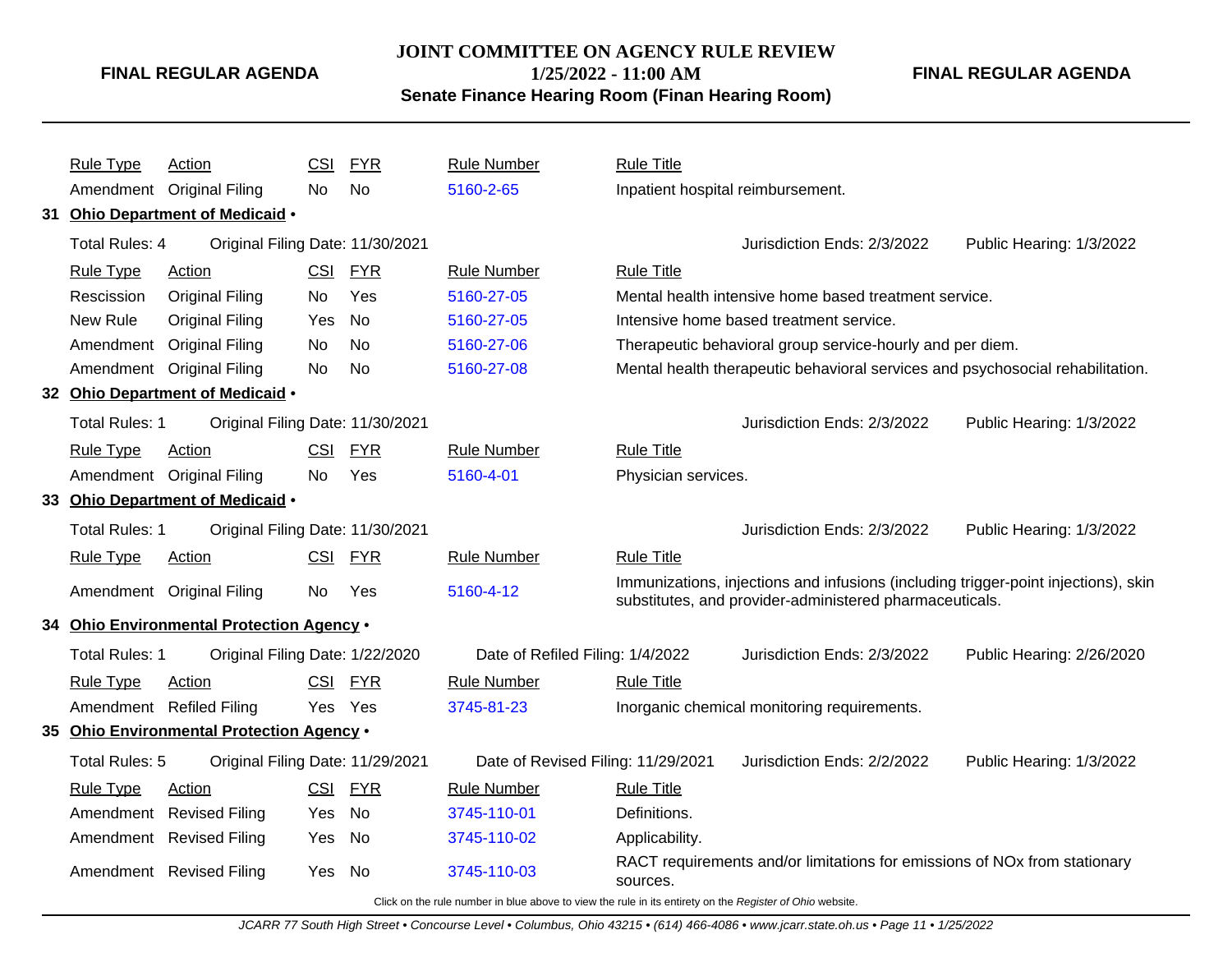# **JOINT COMMITTEE ON AGENCY RULE REVIEW 1/25/2022 - 11:00 AM**

# **FINAL REGULAR AGENDA**

**Senate Finance Hearing Room (Finan Hearing Room)**

|                  | Amendment Revised Filing                  | Yes.       | No         | 3745-110-04                        | Compliance deadlines.                       |                                                                                                                                  |                                                                                      |
|------------------|-------------------------------------------|------------|------------|------------------------------------|---------------------------------------------|----------------------------------------------------------------------------------------------------------------------------------|--------------------------------------------------------------------------------------|
|                  | Amendment Revised Filing                  | Yes No     |            | 3745-110-05                        | Compliance methods.                         |                                                                                                                                  |                                                                                      |
|                  | 36 Ohio Environmental Protection Agency . |            |            |                                    |                                             |                                                                                                                                  |                                                                                      |
| Total Rules: 19  | Original Filing Date: 11/29/2021          |            |            | Date of Revised Filing: 11/29/2021 |                                             | Jurisdiction Ends: 2/2/2022                                                                                                      | Public Hearing: 1/3/2022                                                             |
| <b>Rule Type</b> | Action                                    | <b>CSI</b> | <b>FYR</b> | <b>Rule Number</b>                 | <b>Rule Title</b>                           |                                                                                                                                  |                                                                                      |
|                  | Amendment Revised Filing                  | Yes        | Yes        | 3745-21-01                         | Definitions and incorporation by reference. |                                                                                                                                  |                                                                                      |
|                  | Amendment Revised Filing                  | Yes Yes    |            | 3745-21-04                         | Compliance time schedules.                  |                                                                                                                                  |                                                                                      |
|                  | Amendment Revised Filing                  | Yes Yes    |            | 3745-21-07                         |                                             | that are not regulated by rule 3745-21-09, 3745-21-12 to 3745-21-16, or<br>3745-21-18 to 3745-21-29 of the Administrative Code). | Control of emissions of organic materials from stationary sources (i.e., emissions   |
|                  | Amendment Revised Filing                  | Yes Yes    |            | 3745-21-09                         |                                             | perchloroethylene from dry cleaning facilities.                                                                                  | Control of emissions of volatile organic compounds from stationary sources and       |
|                  | Amendment Revised Filing                  | Yes        | Yes        | 3745-21-10                         | Compliance test methods and procedures.     |                                                                                                                                  |                                                                                      |
| New Rule         | <b>Revised Filing</b>                     | Yes        | - No       | 3745-21-11                         | nonattainment areas.                        |                                                                                                                                  | Reasonably available control technology studies for non-CTG sources in ozone         |
|                  | Amendment Revised Filing                  | Yes.       | Yes        | 3745-21-15                         | operations.                                 |                                                                                                                                  | Control of volatile organic compound emissions from wood furniture manufacturing     |
|                  | Amendment Revised Filing                  | Yes Yes    |            | 3745-21-18                         |                                             | Commercial motor vehicle and mobile equipment refinishing operations.                                                            |                                                                                      |
|                  | Amendment Revised Filing                  | Yes Yes    |            | 3745-21-19                         | rework facilities.                          |                                                                                                                                  | Control of volatile organic compound emissions from aerospace manufacturing and      |
|                  | Amendment Revised Filing                  | Yes Yes    |            | 3745-21-20                         | (marine coatings).                          |                                                                                                                                  | Control of volatile organic emissions from shipbuilding and ship repair operations   |
|                  | Amendment Revised Filing                  | Yes Yes    |            | 3745-21-21                         | tanks.                                      | Storage of volatile organic liquids in fixed roof tanks and external floating roof                                               |                                                                                      |
|                  | Amendment Revised Filing                  | Yes Yes    |            | 3745-21-22                         | letterpress printing facilities.            |                                                                                                                                  | Control of volatile organic compound emissions from offset lithographic printing and |
|                  | Amendment Revised Filing                  | Yes Yes    |            | 3745-21-23                         | operations.                                 |                                                                                                                                  | Control of volatile organic compound emissions from industrial solvent cleaning      |
|                  | Amendment Revised Filing                  | Yes        | Yes        | 3745-21-24                         | Flat wood paneling coatings.                |                                                                                                                                  |                                                                                      |
|                  | Amendment Revised Filing                  | Yes Yes    |            | 3745-21-25                         | operations.                                 | Control of VOC emissions from reinforced plastic composites production                                                           |                                                                                      |
|                  | Amendment Revised Filing                  | Yes Yes    |            | 3745-21-26                         |                                             | Surface coating of miscellaneous metal and plastic parts.                                                                        |                                                                                      |
|                  |                                           |            |            |                                    |                                             |                                                                                                                                  |                                                                                      |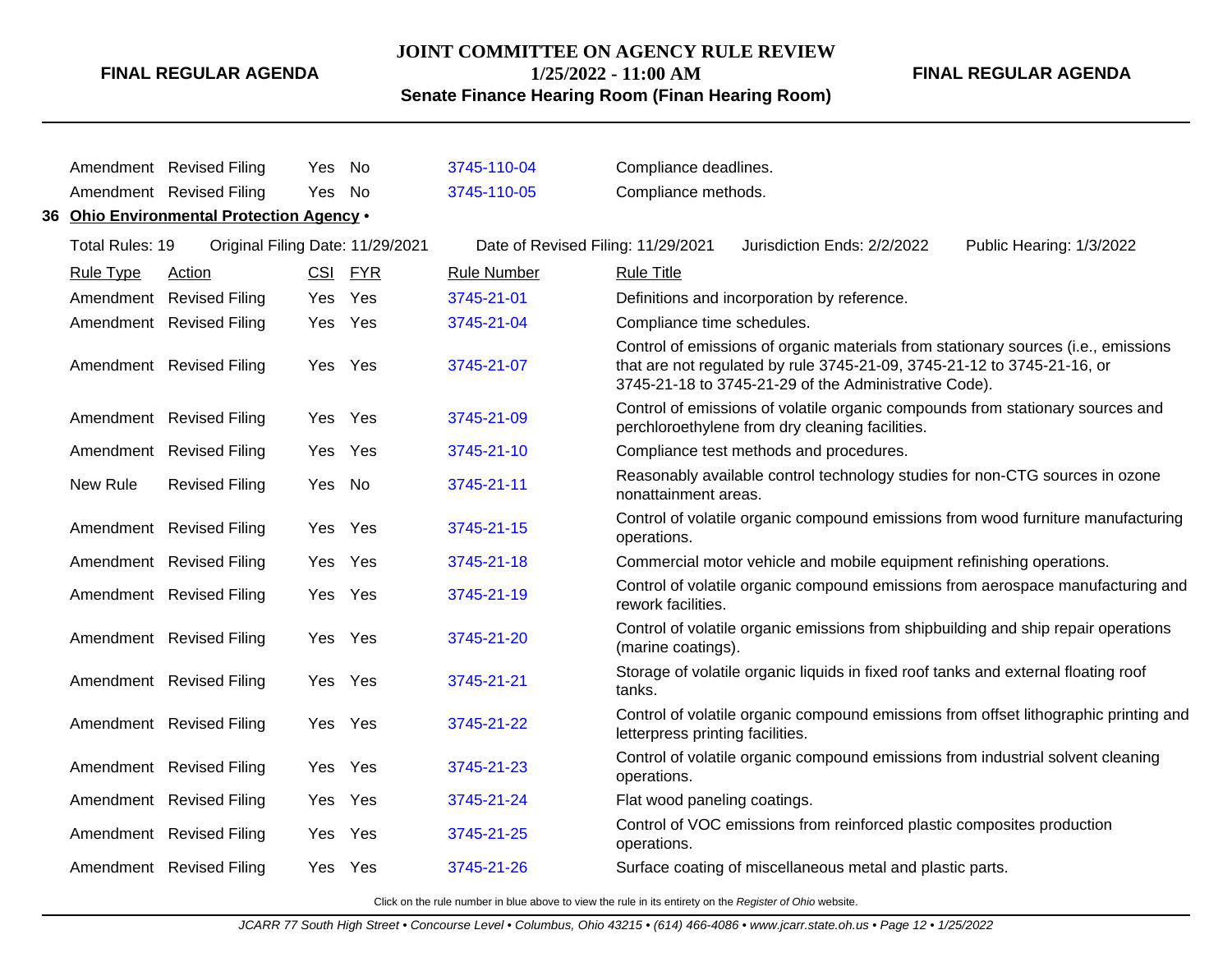# **JOINT COMMITTEE ON AGENCY RULE REVIEW**

**1/25/2022 - 11:00 AM**

**Senate Finance Hearing Room (Finan Hearing Room)**

**FINAL REGULAR AGENDA**

|                        | Amendment Revised Filing                  | Yes.       | Yes        | 3745-21-27                       | Boat manufacturing.                |                                                                                                                                                                                                                                       |                           |  |
|------------------------|-------------------------------------------|------------|------------|----------------------------------|------------------------------------|---------------------------------------------------------------------------------------------------------------------------------------------------------------------------------------------------------------------------------------|---------------------------|--|
| Amendment              | <b>Revised Filing</b>                     | Yes        | Yes        | 3745-21-28                       |                                    | Miscellaneous industrial adhesives and sealants.                                                                                                                                                                                      |                           |  |
|                        | Amendment Revised Filing                  | Yes        | Yes        | 3745-21-29                       |                                    | Control of volatile organic compound emissions from automobile and light-duty<br>truck assembly coating operations, heavier vehicle assembly coating operations,<br>and cleaning operations associated with these coating operations. |                           |  |
|                        | 37 Ohio Environmental Protection Agency . |            |            |                                  |                                    |                                                                                                                                                                                                                                       |                           |  |
| <b>Total Rules: 2</b>  | Original Filing Date: 11/2/2021           |            |            | Date of Refiled Filing: 1/4/2022 |                                    | Jurisdiction Ends: 2/3/2022                                                                                                                                                                                                           | Public Hearing: 12/3/2021 |  |
| <b>Rule Type</b>       | Action                                    | <b>CSI</b> | <b>FYR</b> | <b>Rule Number</b>               | <b>Rule Title</b>                  |                                                                                                                                                                                                                                       |                           |  |
| Amendment              | <b>Refiled Filing</b>                     | Yes        | No         | 3745-7-12                        |                                    | Suspension or revocation of certification.                                                                                                                                                                                            |                           |  |
|                        | Amendment Refiled Filing                  | Yes        | No         | 3745-91-02                       | Application for approval of plans. |                                                                                                                                                                                                                                       |                           |  |
|                        | 38 Ohio Environmental Protection Agency . |            |            |                                  |                                    |                                                                                                                                                                                                                                       |                           |  |
| Total Rules: 1         | Original Filing Date: 11/29/2021          |            |            |                                  |                                    | Jurisdiction Ends: 2/2/2022                                                                                                                                                                                                           | Public Hearing: 1/4/2022  |  |
| <b>Rule Type</b>       | Action                                    | <b>CSI</b> | <b>FYR</b> | <b>Rule Number</b>               | <b>Rule Title</b>                  |                                                                                                                                                                                                                                       |                           |  |
|                        | Amendment Original Filing                 | Yes        | Yes        | 3745-86-01                       | Emergency loans.                   |                                                                                                                                                                                                                                       |                           |  |
|                        | 39 Ohio Environmental Protection Agency . |            |            |                                  |                                    |                                                                                                                                                                                                                                       |                           |  |
| <b>Total Rules: 2</b>  | Original Filing Date: 11/30/2021          |            |            |                                  |                                    | Jurisdiction Ends: 2/3/2022                                                                                                                                                                                                           | Public Hearing: 1/4/2022  |  |
| Rule Type              | Action                                    | <b>CSI</b> | <b>FYR</b> | Rule Number                      | <b>Rule Title</b>                  |                                                                                                                                                                                                                                       |                           |  |
| Rescission             | <b>Original Filing</b>                    | Yes        | Yes        | 3745-71-01                       |                                    | Definitions and reference to materials.                                                                                                                                                                                               |                           |  |
| Rescission             | <b>Original Filing</b>                    | Yes        | Yes        | 3745-71-03                       |                                    | Methods of ambient air measurement.                                                                                                                                                                                                   |                           |  |
|                        | 40 Ohio Medical Transportation Board .    |            |            |                                  |                                    |                                                                                                                                                                                                                                       |                           |  |
| <b>Total Rules: 12</b> | Original Filing Date: 11/29/2021          |            |            |                                  |                                    | Jurisdiction Ends: 2/2/2022                                                                                                                                                                                                           | Public Hearing: 1/4/2022  |  |
| <b>Rule Type</b>       | Action                                    | <b>CSI</b> | <b>FYR</b> | <b>Rule Number</b>               | <b>Rule Title</b>                  |                                                                                                                                                                                                                                       |                           |  |
| Amendment              | <b>Original Filing</b>                    | Yes        | Yes        | 4766-2-01                        | Definitions.                       |                                                                                                                                                                                                                                       |                           |  |
|                        | Amendment Original Filing                 | Yes        | Yes        | 4766-2-02                        |                                    | Application for initial or renewal licensure.                                                                                                                                                                                         |                           |  |
| Amendment              | <b>Original Filing</b>                    | <b>Yes</b> | Yes        | 4766-2-03                        | Fees.                              |                                                                                                                                                                                                                                       |                           |  |
| Amendment              | <b>Original Filing</b>                    | Yes        | Yes        | 4766-2-04                        | Physical facilities.               |                                                                                                                                                                                                                                       |                           |  |
| Amendment              | <b>Original Filing</b>                    | Yes        | Yes        | 4766-2-06                        | Communication requirements.        |                                                                                                                                                                                                                                       |                           |  |
|                        | Amendment Original Filing                 | Yes        | Yes        | 4766-2-08                        |                                    | Vehicle inspections and equipment requirements.                                                                                                                                                                                       |                           |  |
|                        | Amendment Original Filing                 | Yes        | Yes        | 4766-2-11                        |                                    | Use of lights and other warning devices.                                                                                                                                                                                              |                           |  |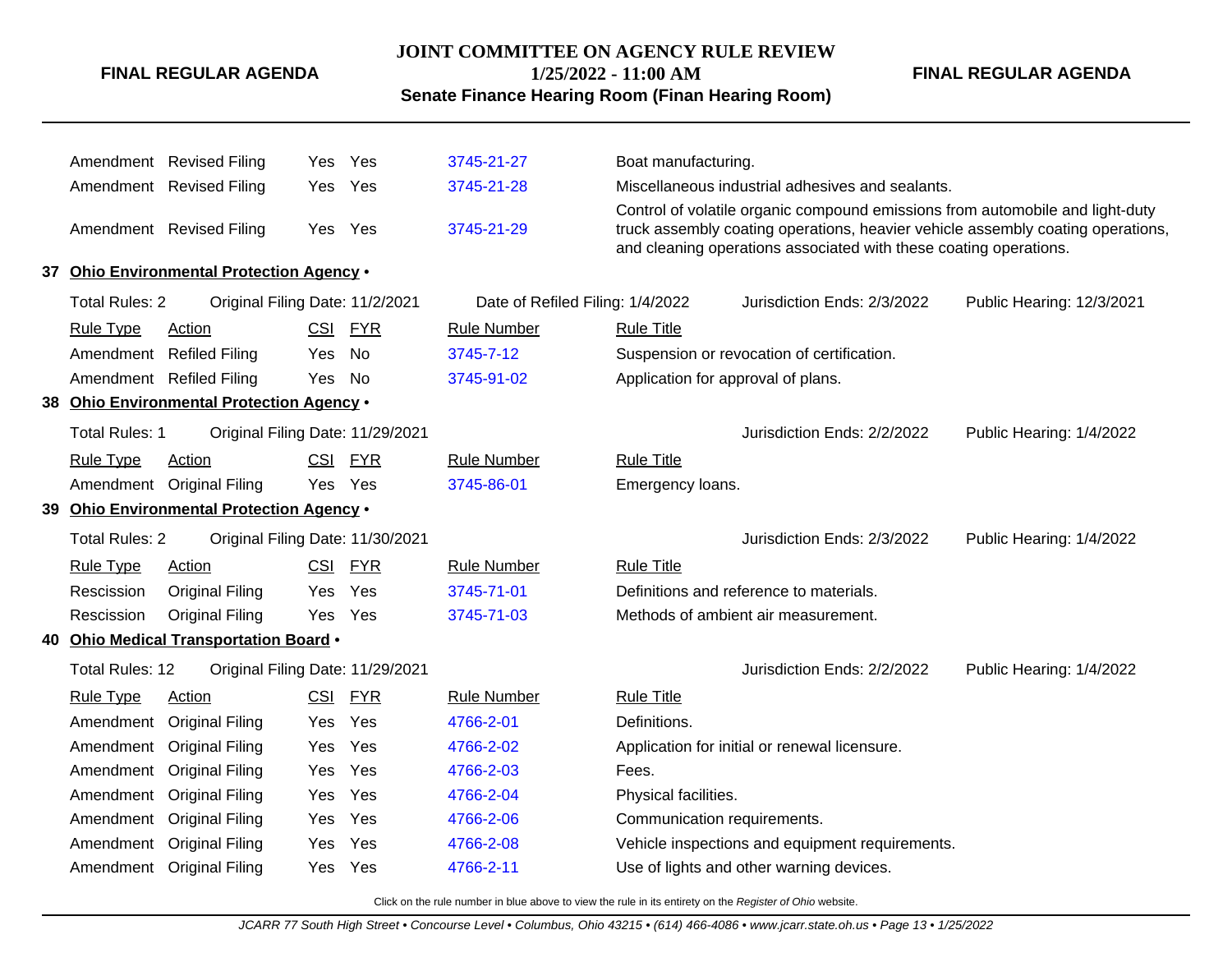#### **JOINT COMMITTEE ON AGENCY RULE REVIEW**

**1/25/2022 - 11:00 AM**

**Senate Finance Hearing Room (Finan Hearing Room)**

Amendment Original Filing Yes Yes [4766-2-12](http://www.registerofohio.state.oh.us/jsps/publicdisplayrules/processPublicDisplayRules.jsp?entered_rule_no=4766-2-12&doWhat=GETBYRULENUM&raID=0) Temporary and disaster operations. Amendment Original Filing Yes Yes [4766-2-13](http://www.registerofohio.state.oh.us/jsps/publicdisplayrules/processPublicDisplayRules.jsp?entered_rule_no=4766-2-13&doWhat=GETBYRULENUM&raID=0) Staffing compliance. Amendment Original Filing Yes Yes [4766-2-15](http://www.registerofohio.state.oh.us/jsps/publicdisplayrules/processPublicDisplayRules.jsp?entered_rule_no=4766-2-15&doWhat=GETBYRULENUM&raID=0) Changes to be reported to the board. Rescission Original Filing Yes Yes [4766-2-18](http://www.registerofohio.state.oh.us/jsps/publicdisplayrules/processPublicDisplayRules.jsp?entered_rule_no=4766-2-18&doWhat=GETBYRULENUM&raID=0) Incorporated by reference. New Rule Original Filing Yes No [4766-2-18](http://www.registerofohio.state.oh.us/jsps/publicdisplayrules/processPublicDisplayRules.jsp?entered_rule_no=4766-2-18&doWhat=GETBYRULENUM&raID=0) Incorporated by reference. **41 Opportunities for Ohioans with Disabilities** • **Business Enterprise Program** Total Rules: 3 Original Filing Date: 11/19/2021 Date of Refiled Filing: 1/4/2022 Jurisdiction Ends: 2/3/2022 Public Hearing: 12/21/2021 Rule Type Action **CSI FYR** Rule Number Rule Title New Rule Refiled Filing Yes No [3304:1-21-04](http://www.registerofohio.state.oh.us/jsps/publicdisplayrules/processPublicDisplayRules.jsp?entered_rule_no=3304:1-21-04&doWhat=GETBYRULENUM&raID=0) Operator's responsibilities, leave and self-employment status. New Rule Refiled Filing Yes No [3304:1-21-06](http://www.registerofohio.state.oh.us/jsps/publicdisplayrules/processPublicDisplayRules.jsp?entered_rule_no=3304:1-21-06&doWhat=GETBYRULENUM&raID=0) Bureau-operator, temporary bureau-operator agreements. New Rule Refiled Filing Yes No [3304:1-21-14](http://www.registerofohio.state.oh.us/jsps/publicdisplayrules/processPublicDisplayRules.jsp?entered_rule_no=3304:1-21-14&doWhat=GETBYRULENUM&raID=0) grievance. **42 State Racing Commission** • Total Rules: 4 Original Filing Date: 11/22/2021 Jurisdiction Ends: 1/26/2022 Public Hearing: 11/16/2021 Rule Type Action **CSI FYR** Rule Number Rule Title Rescission Original Filing Yes Yes [3769-3-35](http://www.registerofohio.state.oh.us/jsps/publicdisplayrules/processPublicDisplayRules.jsp?entered_rule_no=3769-3-35&doWhat=GETBYRULENUM&raID=0) Super high five wagering. New Rule Original Filing Yes No [3769-3-35](http://www.registerofohio.state.oh.us/jsps/publicdisplayrules/processPublicDisplayRules.jsp?entered_rule_no=3769-3-35&doWhat=GETBYRULENUM&raID=0) Pentafecta Pools. Rescission Original Filing Yes Yes [3769-13-35](http://www.registerofohio.state.oh.us/jsps/publicdisplayrules/processPublicDisplayRules.jsp?entered_rule_no=3769-13-35&doWhat=GETBYRULENUM&raID=0) Super high five wagering. New Rule Original Filing Yes No [3769-13-35](http://www.registerofohio.state.oh.us/jsps/publicdisplayrules/processPublicDisplayRules.jsp?entered_rule_no=3769-13-35&doWhat=GETBYRULENUM&raID=0) Pentafecta Pools. **43 Treasurer of State** • Total Rules: 3 Original Filing Date: 11/30/2021 Jurisdiction Ends: 2/3/2022 Public Hearing: 1/6/2022 Rule Type Action CSI FYR Rule Number Rule Title Amendment Original Filing No No [113-5-01](http://www.registerofohio.state.oh.us/jsps/publicdisplayrules/processPublicDisplayRules.jsp?entered_rule_no=113-5-01&doWhat=GETBYRULENUM&raID=0) Exemptions from continuing education requirements. New Rule Original Filing No No [113-5-04](http://www.registerofohio.state.oh.us/jsps/publicdisplayrules/processPublicDisplayRules.jsp?entered_rule_no=113-5-04&doWhat=GETBYRULENUM&raID=0) County treasurer continuing education biennial cycle. New Rule Original Filing No No [113-5-05](http://www.registerofohio.state.oh.us/jsps/publicdisplayrules/processPublicDisplayRules.jsp?entered_rule_no=113-5-05&doWhat=GETBYRULENUM&raID=0) Initial education requirements for appointed and specially elected county treasurers.

# **Withdrawn**

#### **44 Ohio Speech and Hearing Professionals Board** •

Click on the rule number in blue above to view the rule in its entirety on the Register of Ohio website.

**FINAL REGULAR AGENDA**